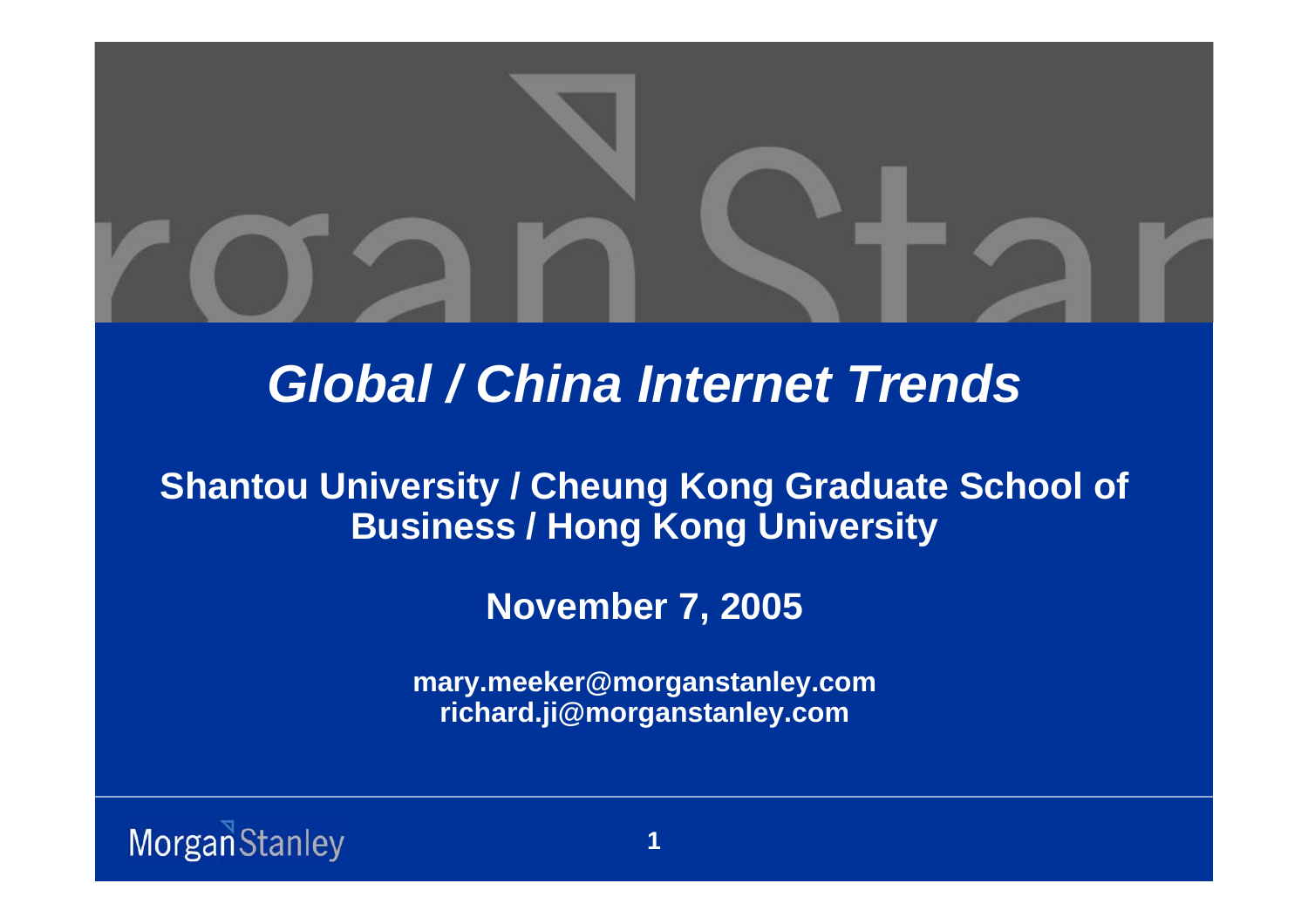# Outline

 $\bullet$ Attributes of Winning Companies

- Global Internet
- China Internet
- Your Questions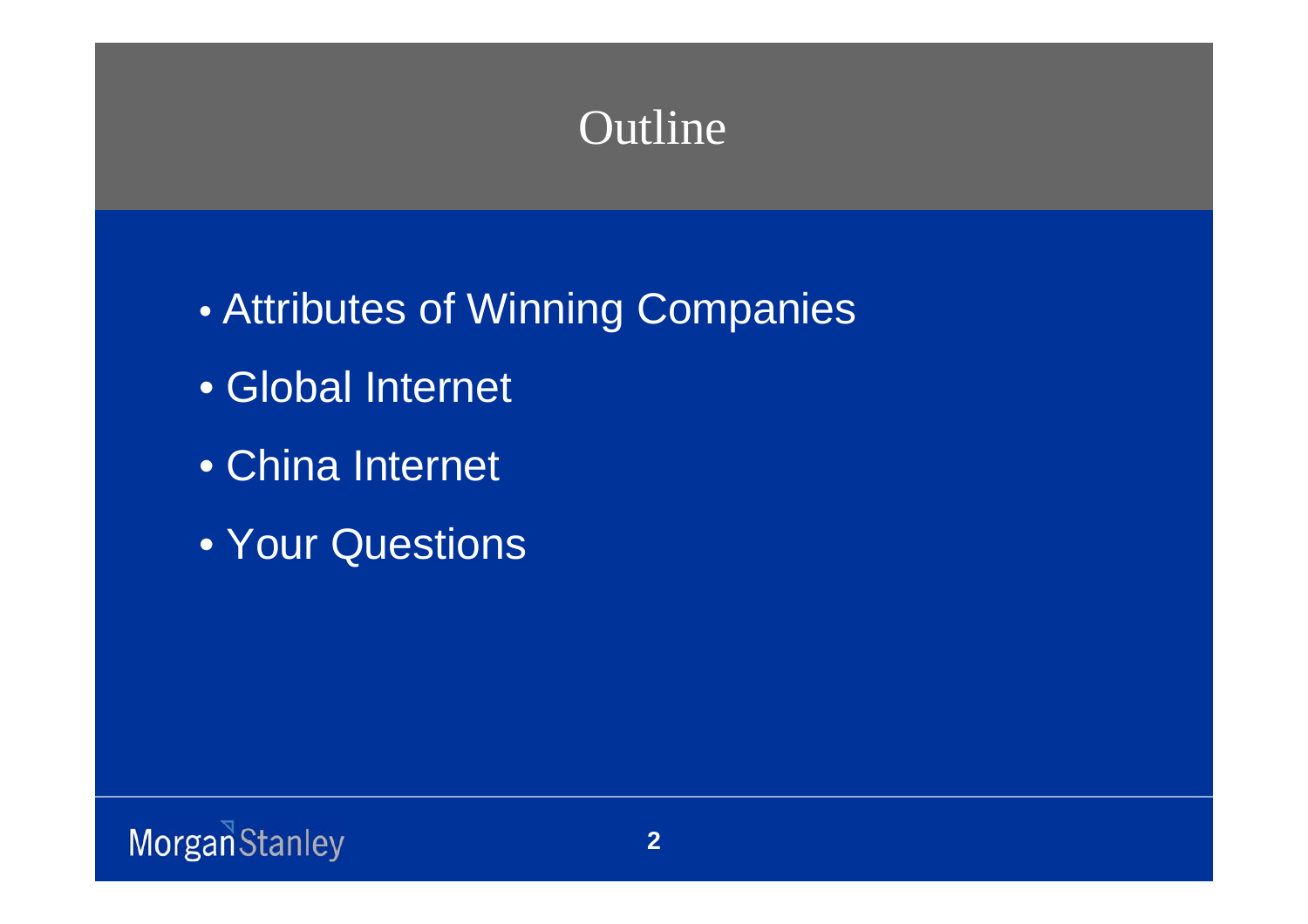# Attributes of Winning Companies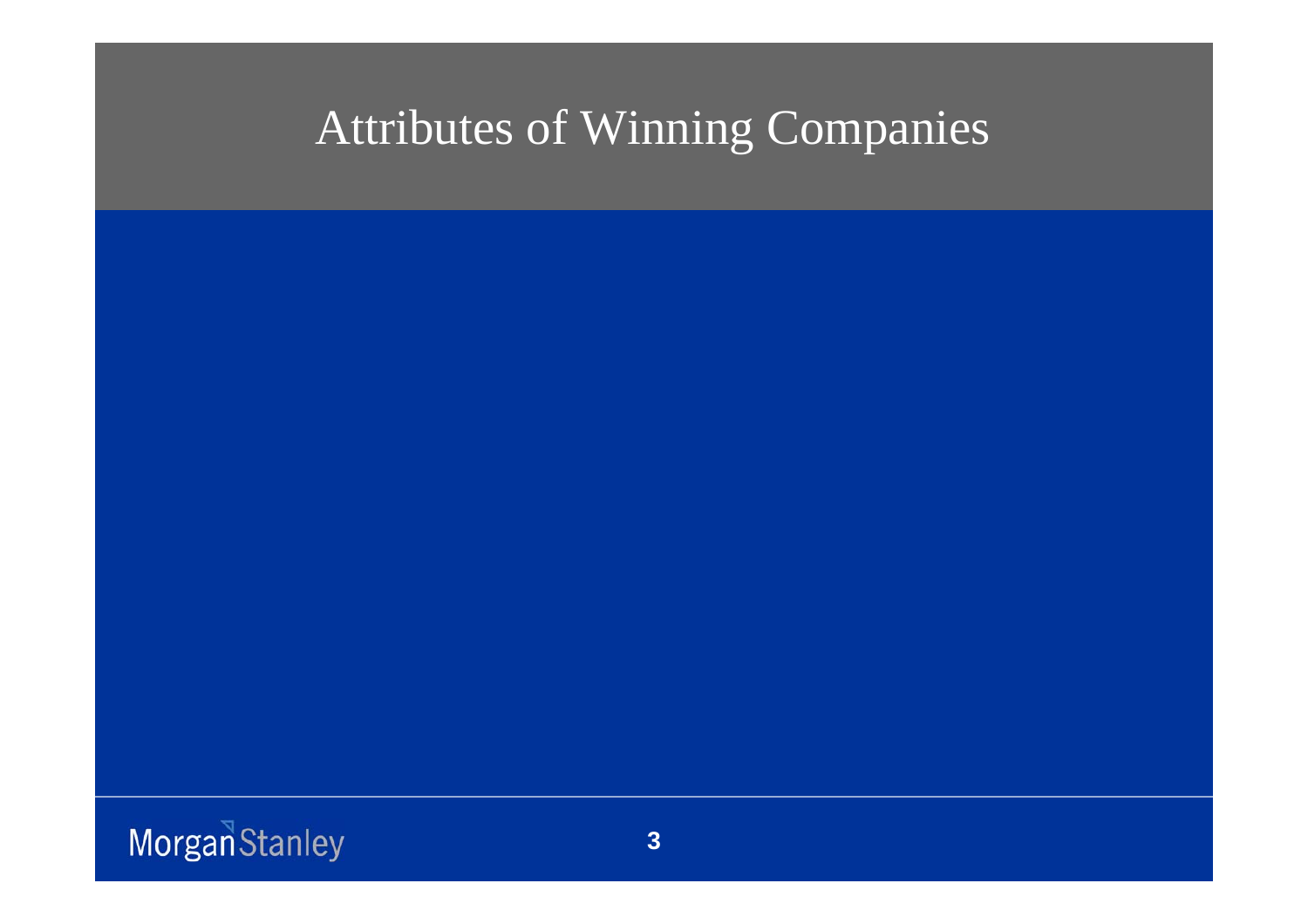# Attributes of Winning Companies…

- 1. Large market opportunities it is better to have 10%, and rising, market share of a \$1 billion market than 100% of a \$100M market
- 2. Good technology/service that offers a significant value/service proposition to its customers
- 3. Simple, direct mission and strong culture
- 4. Missionary (not mercenary), passionate, maniacally-focused founder(s)
- 5. Technology magnets (never underestimate the power of great engineers)
- 6. Great management team / board of directors / committed partners
- 7. Ability to lead change and embrace chaos
- 8. Leading/sustainable market position with first-mover advantage
- 9. Brand leadership, leading reach and market share
- 10.Global presence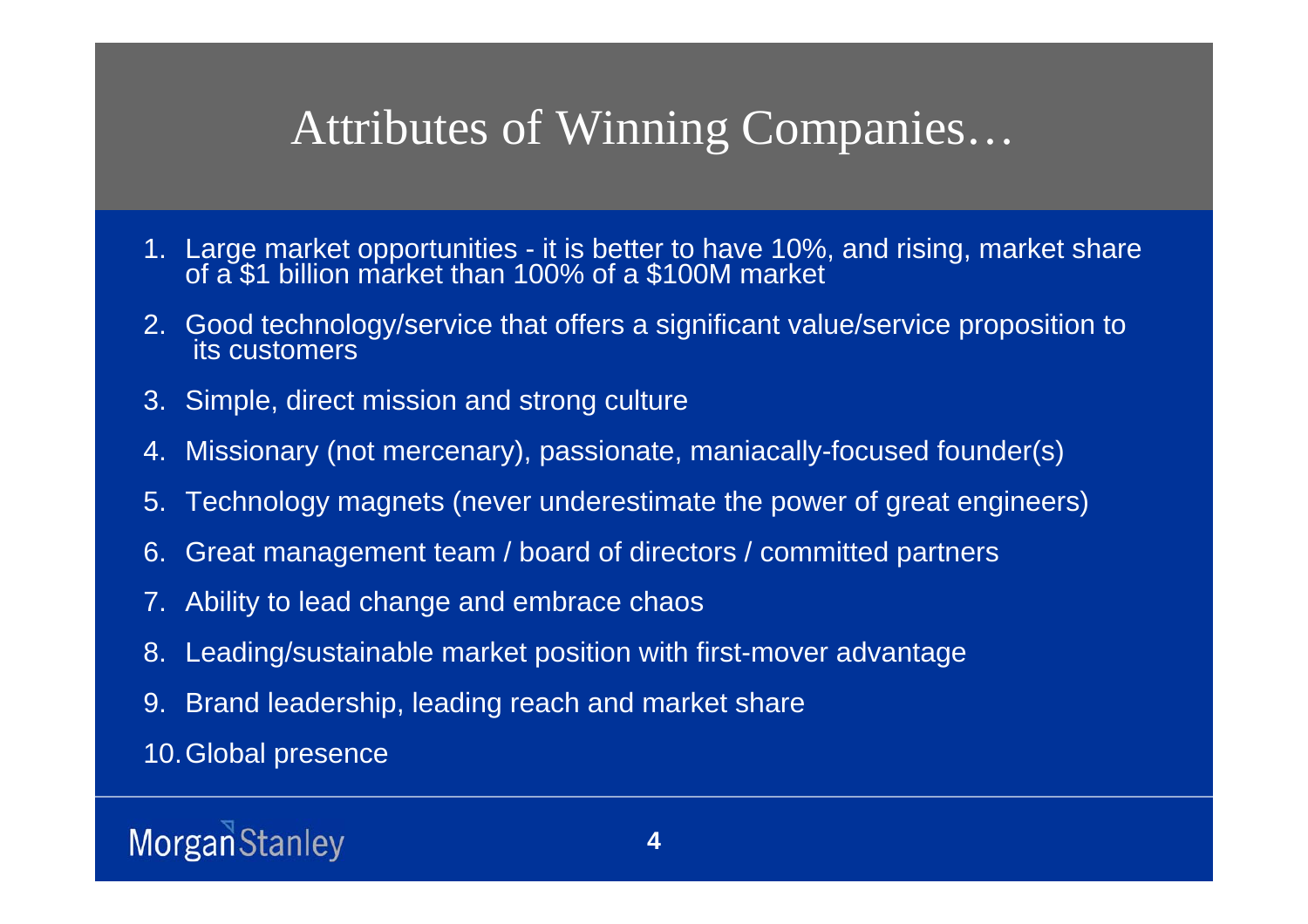# …Attributes of Winning Companies

- 11. Insane customer focus and rapidly growing customer base
- 12. Stickiness and customer loyalty
- 13. Extensible product line(s) with focus on constant improvement and regeneration
- 14. Clear, broad distribution plans
- 15. Opportunity to increase customer "touch points"
- 16. Strong business and milestone momentum
- 17. Annuity-like business with sustainable operating leverage assisted by barriers-to-entry
- 18. High gross margins
- 19. Path to improving operating margins
- 20. Low-cost infrastructure and development efforts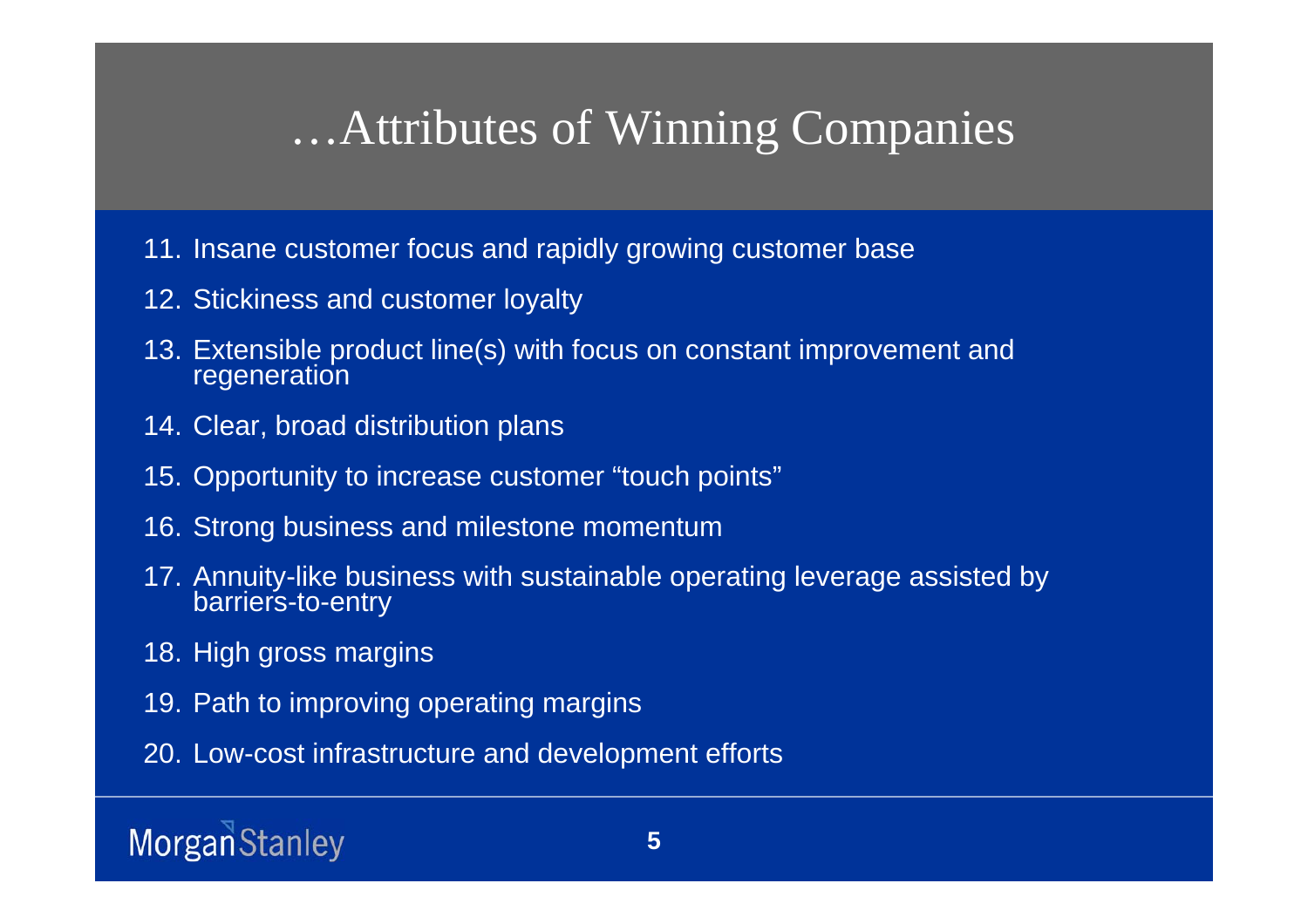# Global Internet

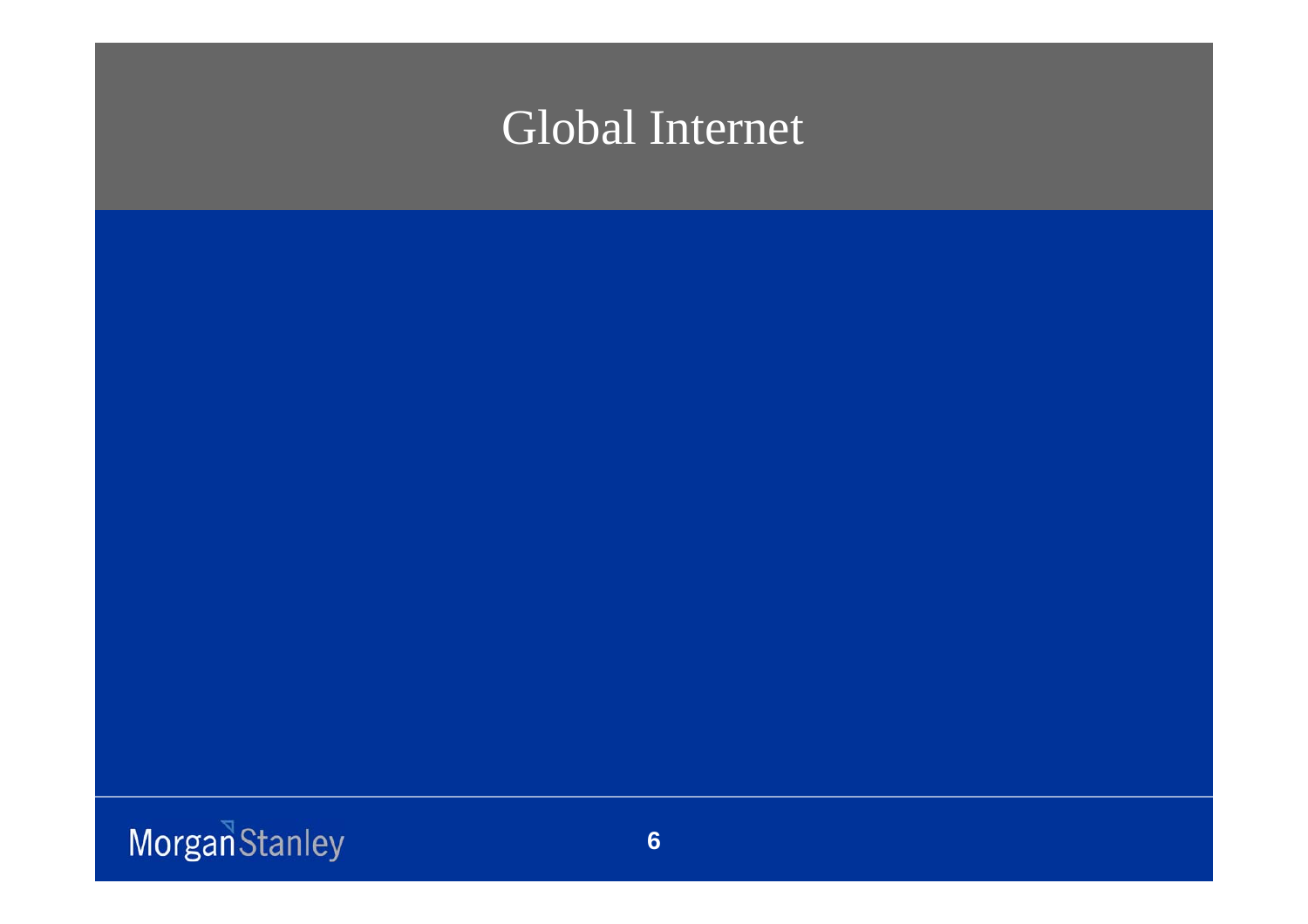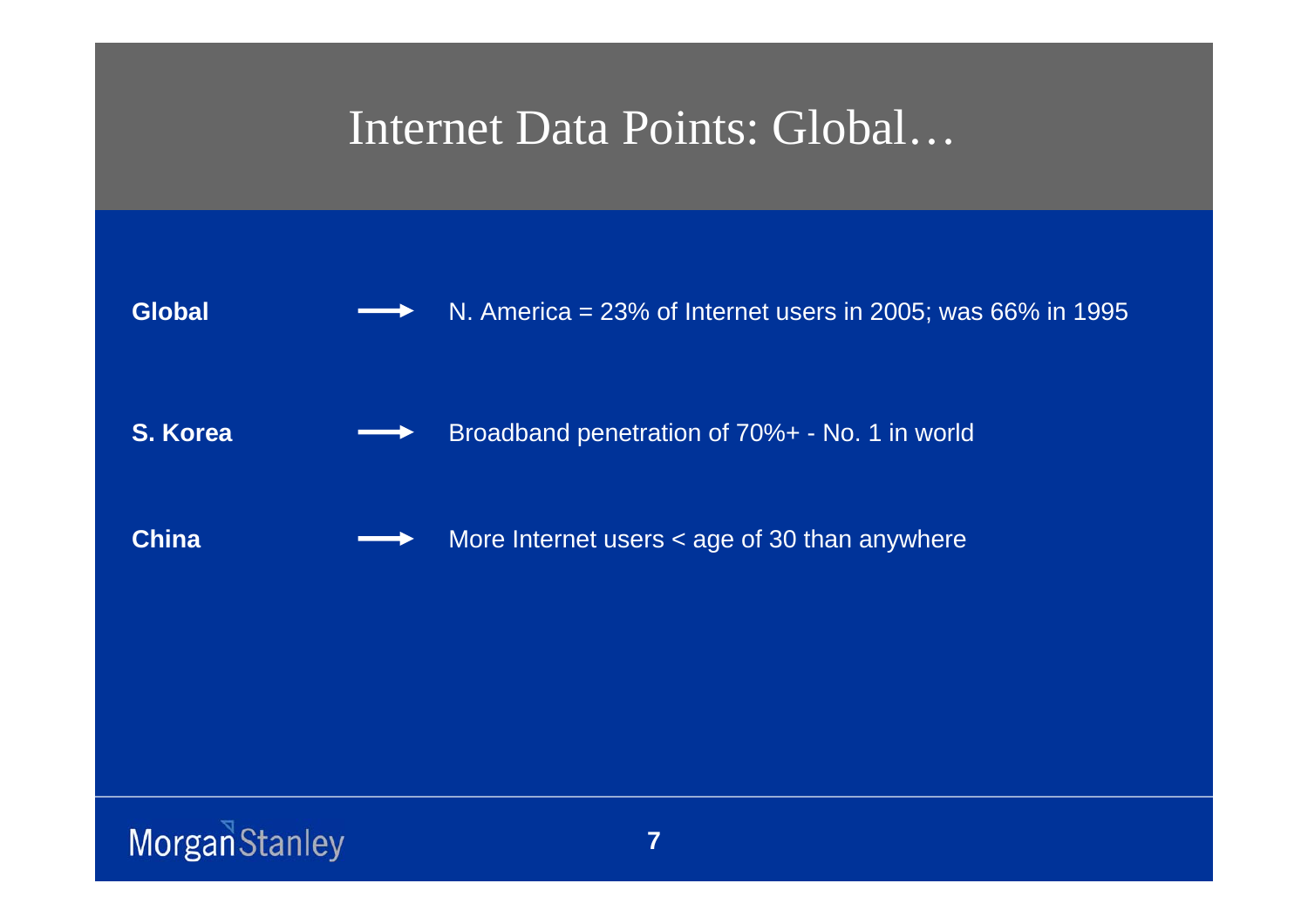# …Internet Data Points: Communications…

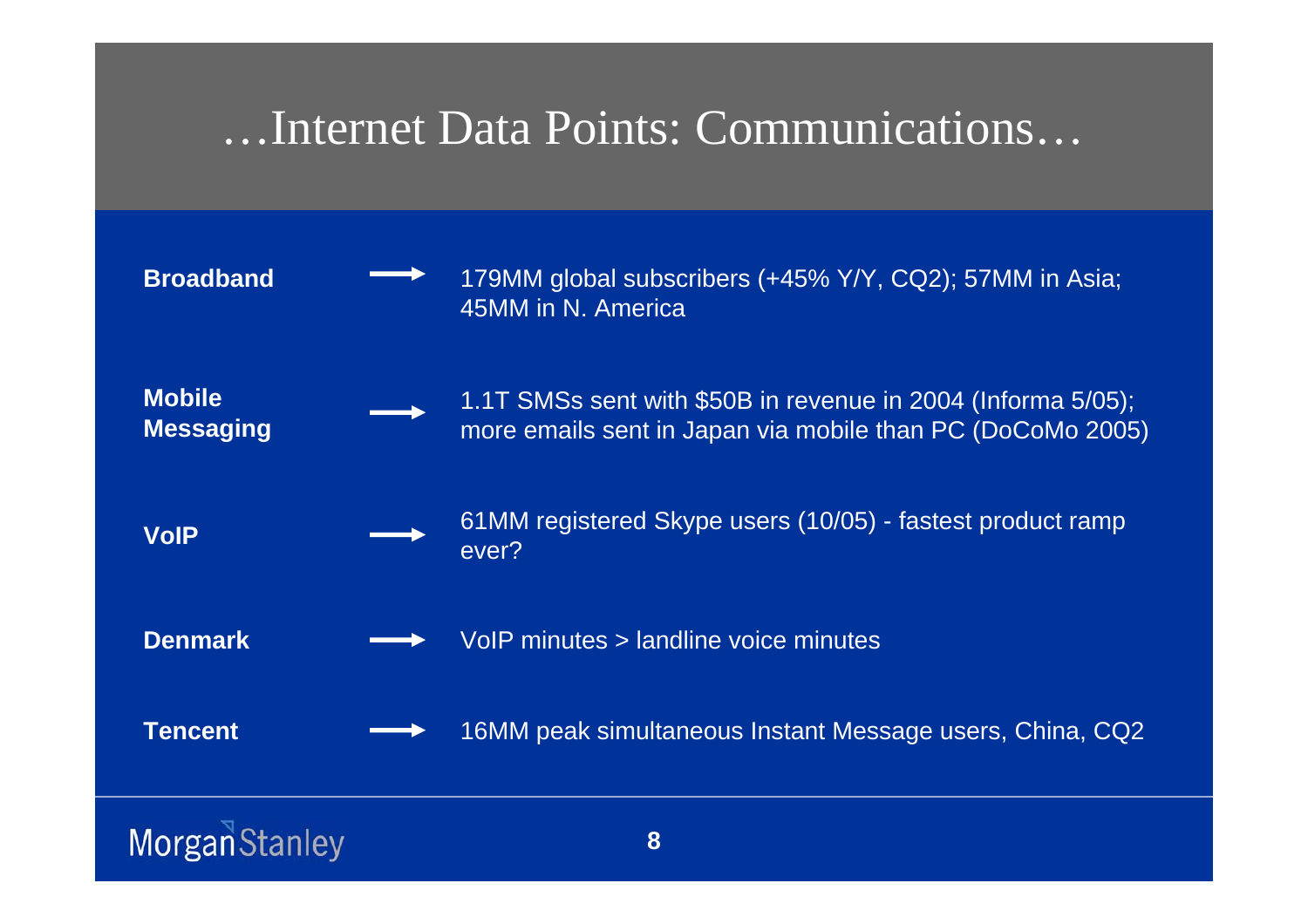# …Internet Data Points: Content…

| <b>Google</b>          | 7.6B global searches (+74% Y/Y, 5/05); 384MM global unique<br>visitors (+36%, 5/05) per comScore                |
|------------------------|-----------------------------------------------------------------------------------------------------------------|
| <b>Personalization</b> | 40MM+ estimated My Yahoo! users                                                                                 |
| <b>Blogging</b>        | 27% of US Internet users read blogs, 11/04                                                                      |
| <b>Yahoo!</b>          | $\sim$ 1.6B streaming video (music) sessions (+100% Y/Y, CQ3)                                                   |
| <b>Digital Media</b>   | 695MM cumulative iTunes as of 9/05; 7MM iPods sold in<br>CQ3:05 (+220% Y/Y); 1MM videos sold in 20 days (10/05) |
| <b>Ringtones</b>       | \$3B annualized ringtone sales (Informa 5/05) - vs. \$495MM<br>cumulative iTunes sales (7/05)                   |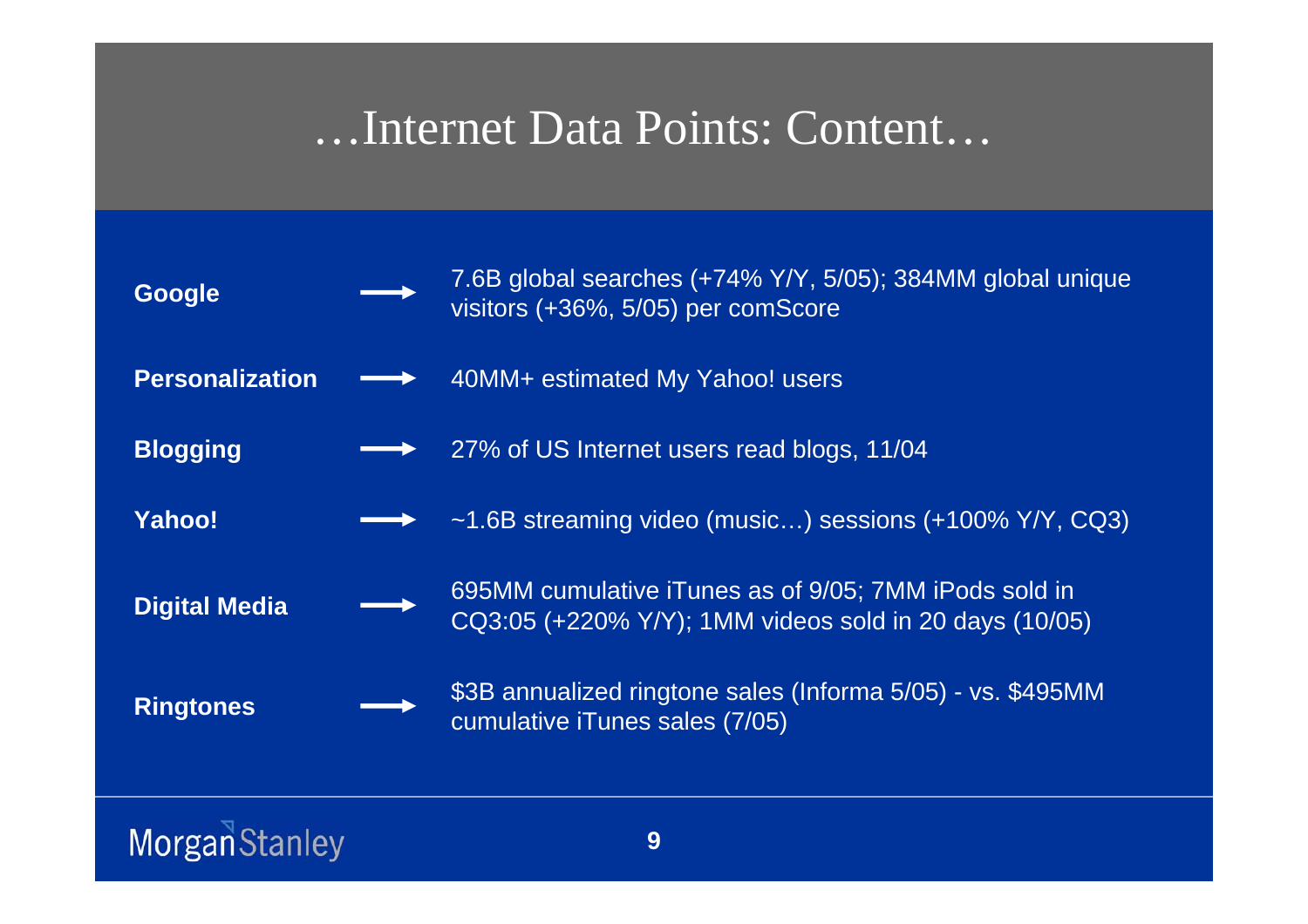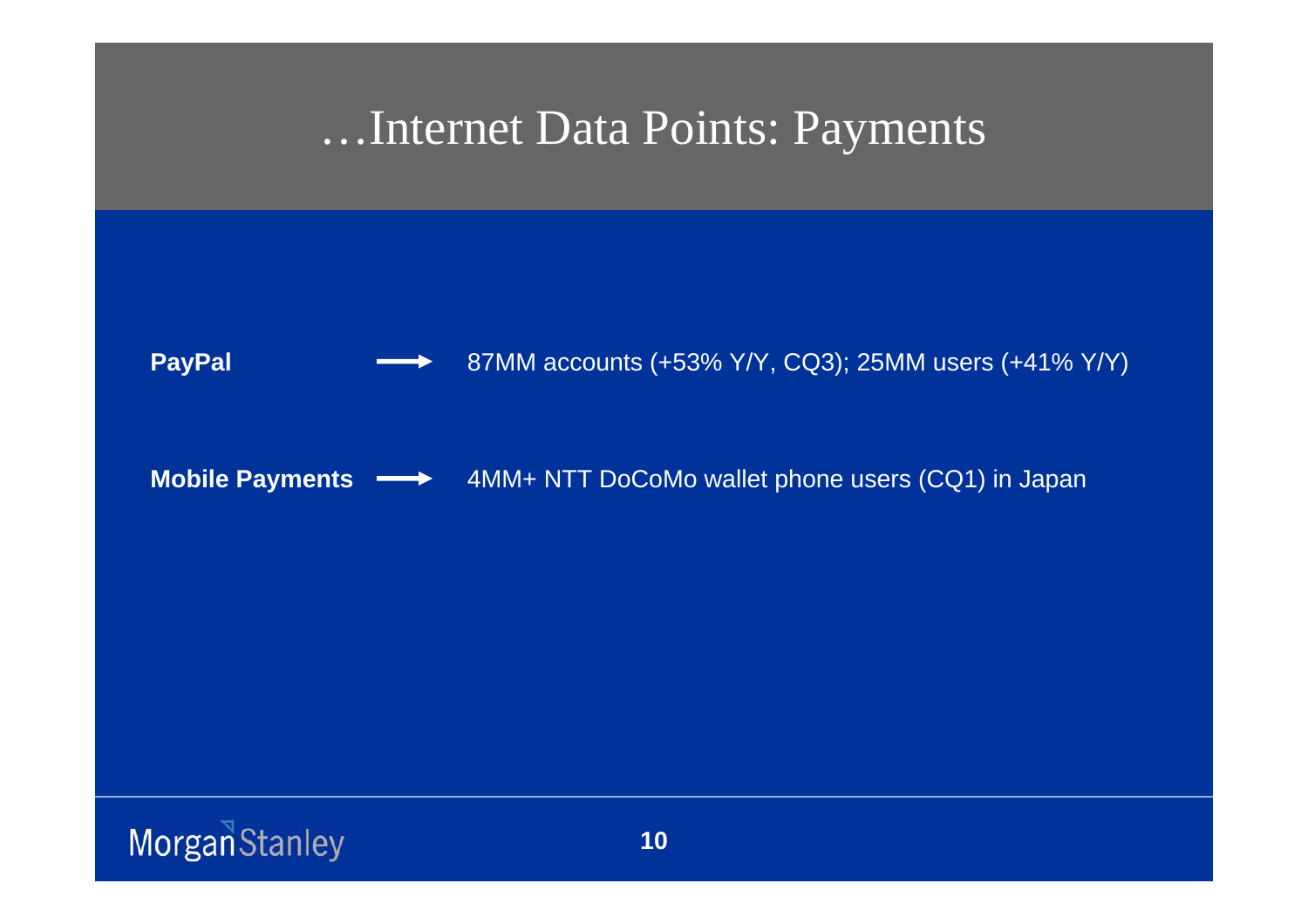# Top 5 Global Internet Market Cap Leaders

### **Google + Yahoo! + eBay + Yahoo! Japan + Amazon.com**

- \$ 2B = market value pre-2000 IPO
- \$178B = market value Nasdaq peak 3/10/00
- \$ 32B = market value Nasdaq trough 10/9/02
- \$273B = market value 10/28/05

*For Google we include \$100MM in post-money valuation*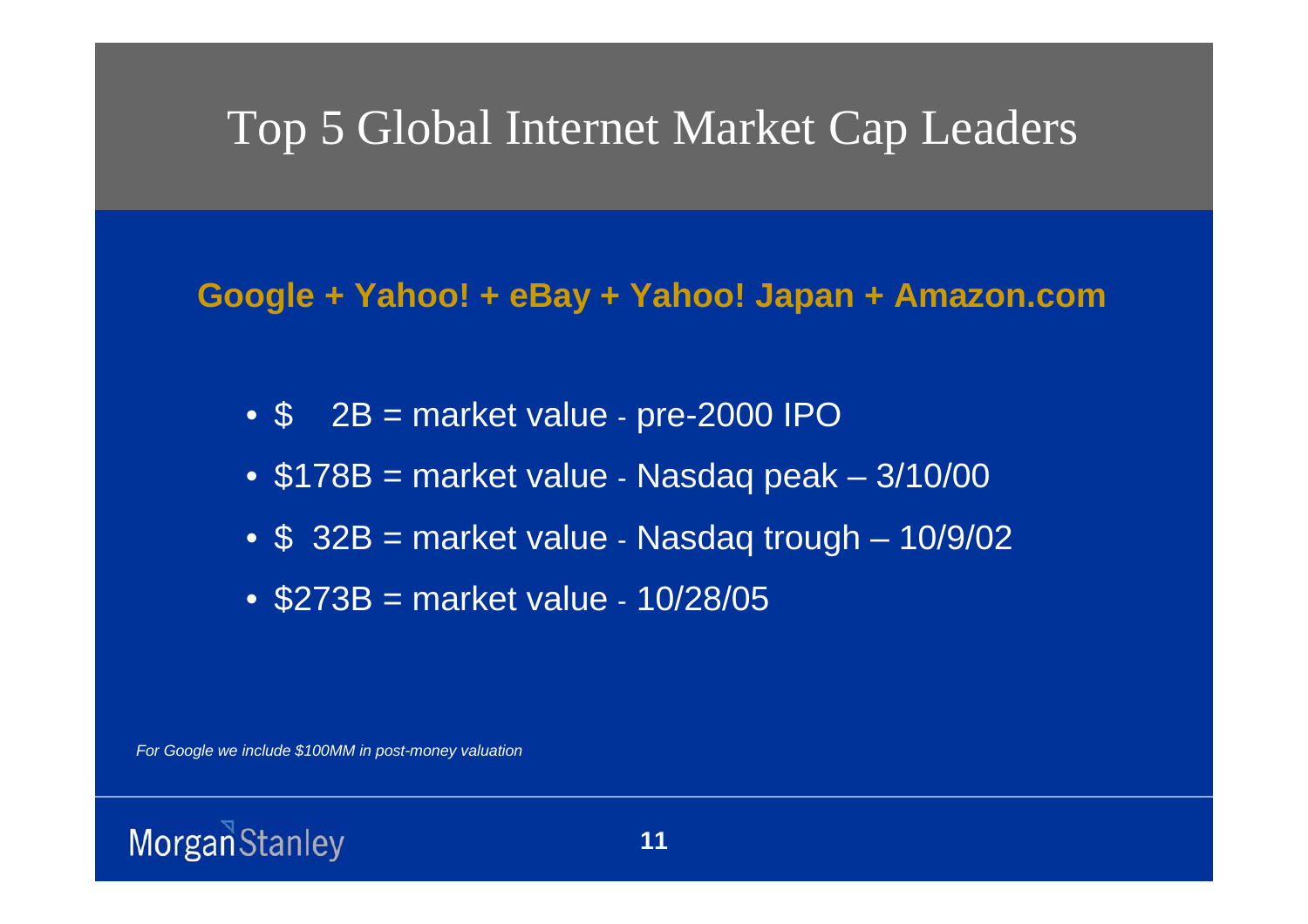# Significant Infrastructure Builds…

| (US\$ in Millions) | C2003 | C2004 | <b>C2005E</b> |  |
|--------------------|-------|-------|---------------|--|
| Google             | \$177 | \$319 | \$796         |  |
| Y/Y                | 375%  | 80%   | 150%          |  |
| Yahoo!             | \$117 | \$246 | \$405         |  |
| Y/Y                | 128%  | 109%  | 65%           |  |
| $e$ Bay $(1)$      | \$365 | \$293 | \$381         |  |
| Y/Y                | 163%  | (20%) | 30%           |  |
| Amazon.com         | \$46  | \$89  | \$200         |  |
| Y/Y                | 17%   | 94%   | 124%          |  |

**Capital Expenditures**

Source: Company filings, Morgan Stanley Research. Figures exclude capital expenditures from acquired companies. (1) C2003 includes \$125.1MM purchase of additional office space. E = Morgan Stanley Research estimates.

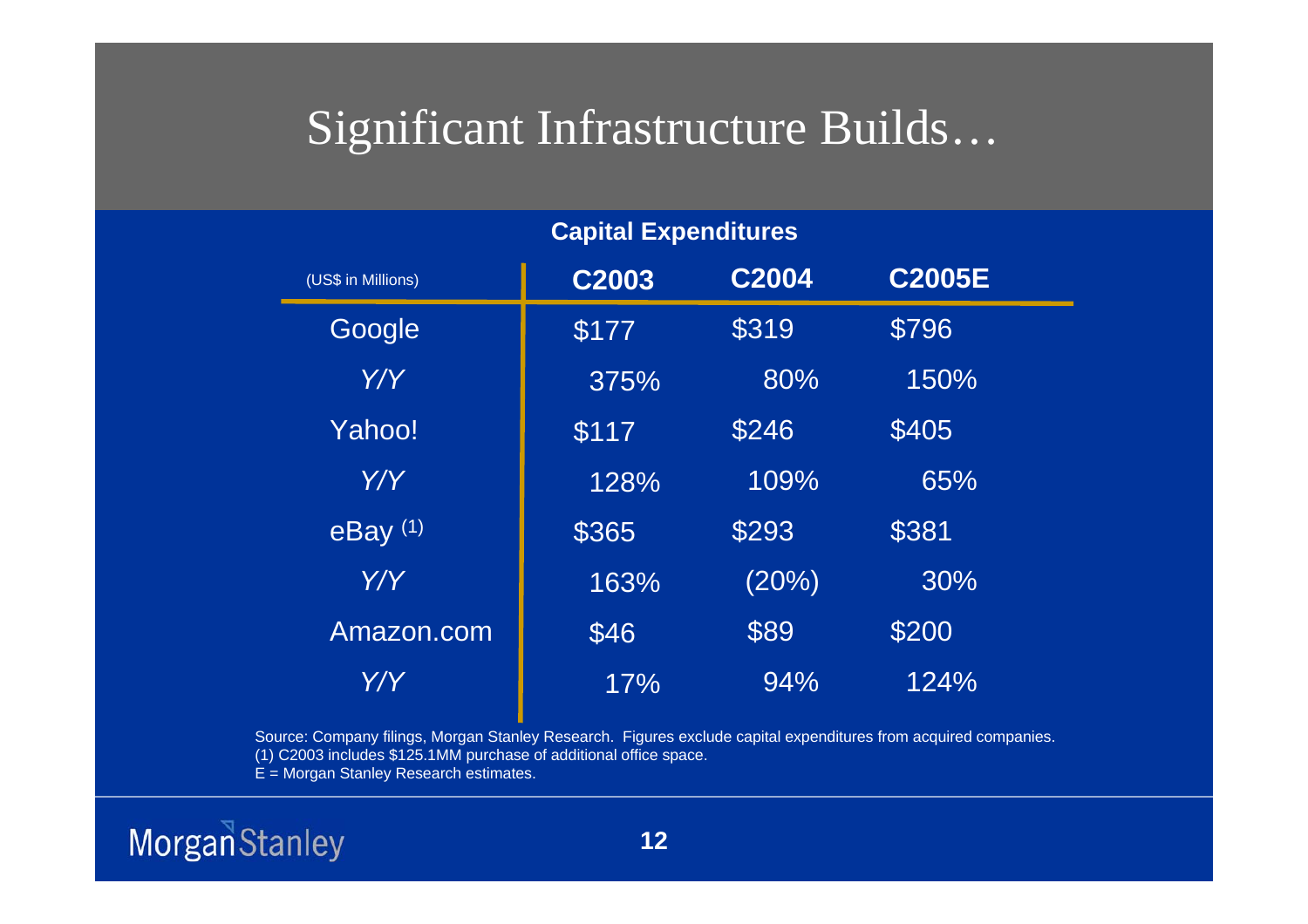…Significant Infrastructure Builds

# *To organize all the world's information and make it universally accessible and useful.*

-Google's Mission Statement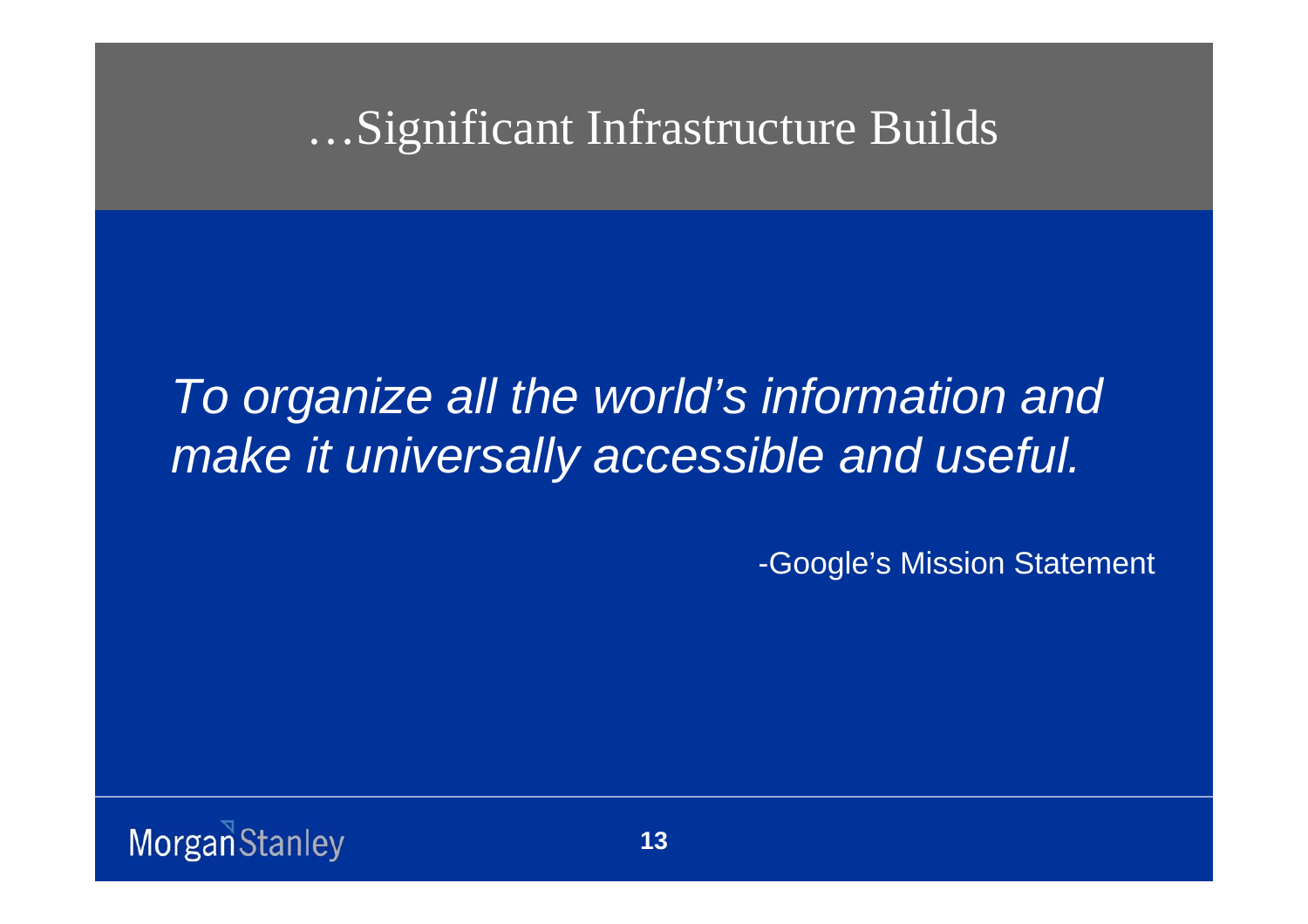# Communications Changing / Being Changed

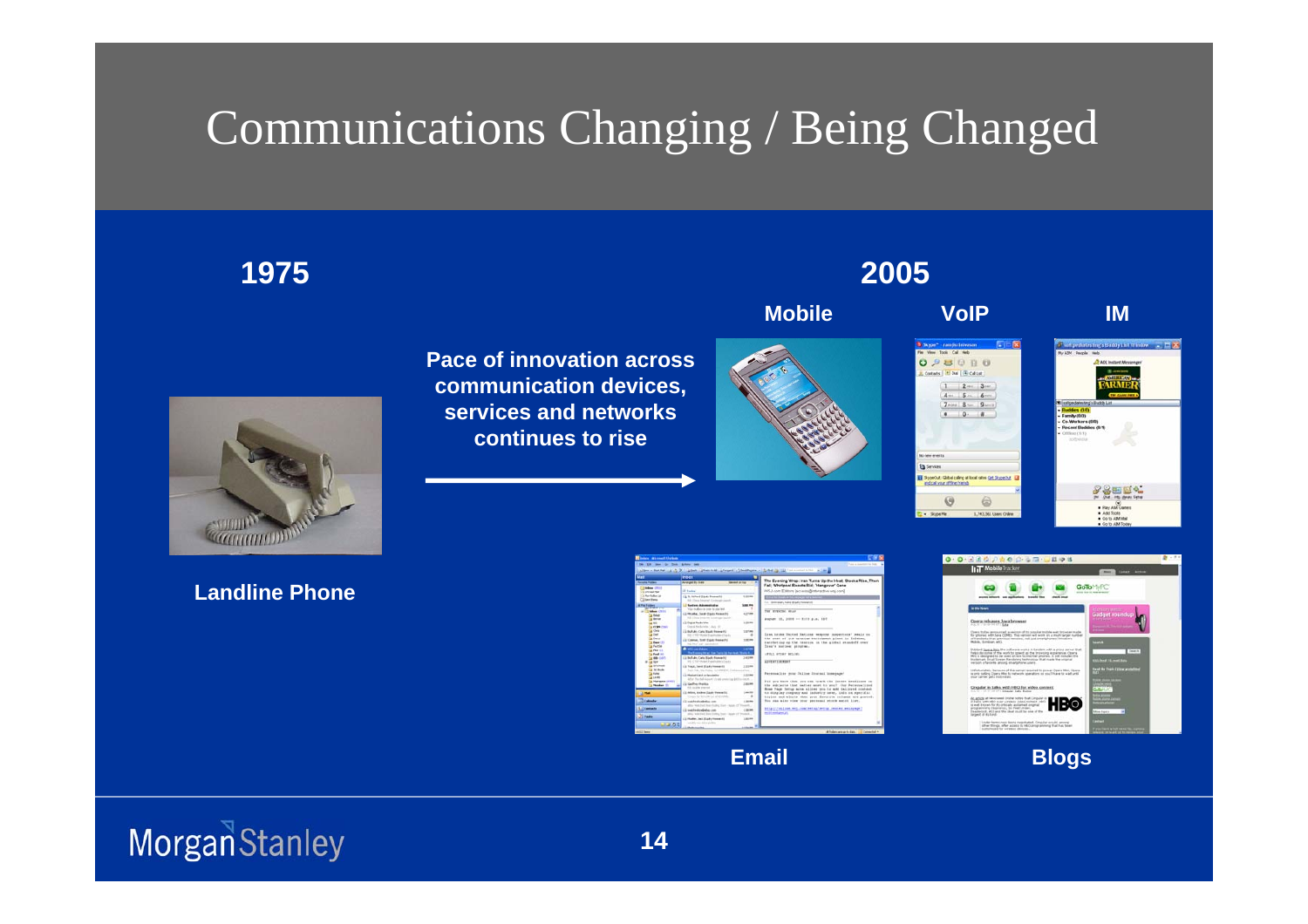### Communications =  $44\%$  (& Rising) of US Online Usage



Source: comScore Media Metrix, based on average minutes per visitor by category (8/05). Browsing / Other includes general web-surfing activity not listed in other categories, including anything from news sites (cnn.com) to retail (Amazon.com) to job sites.

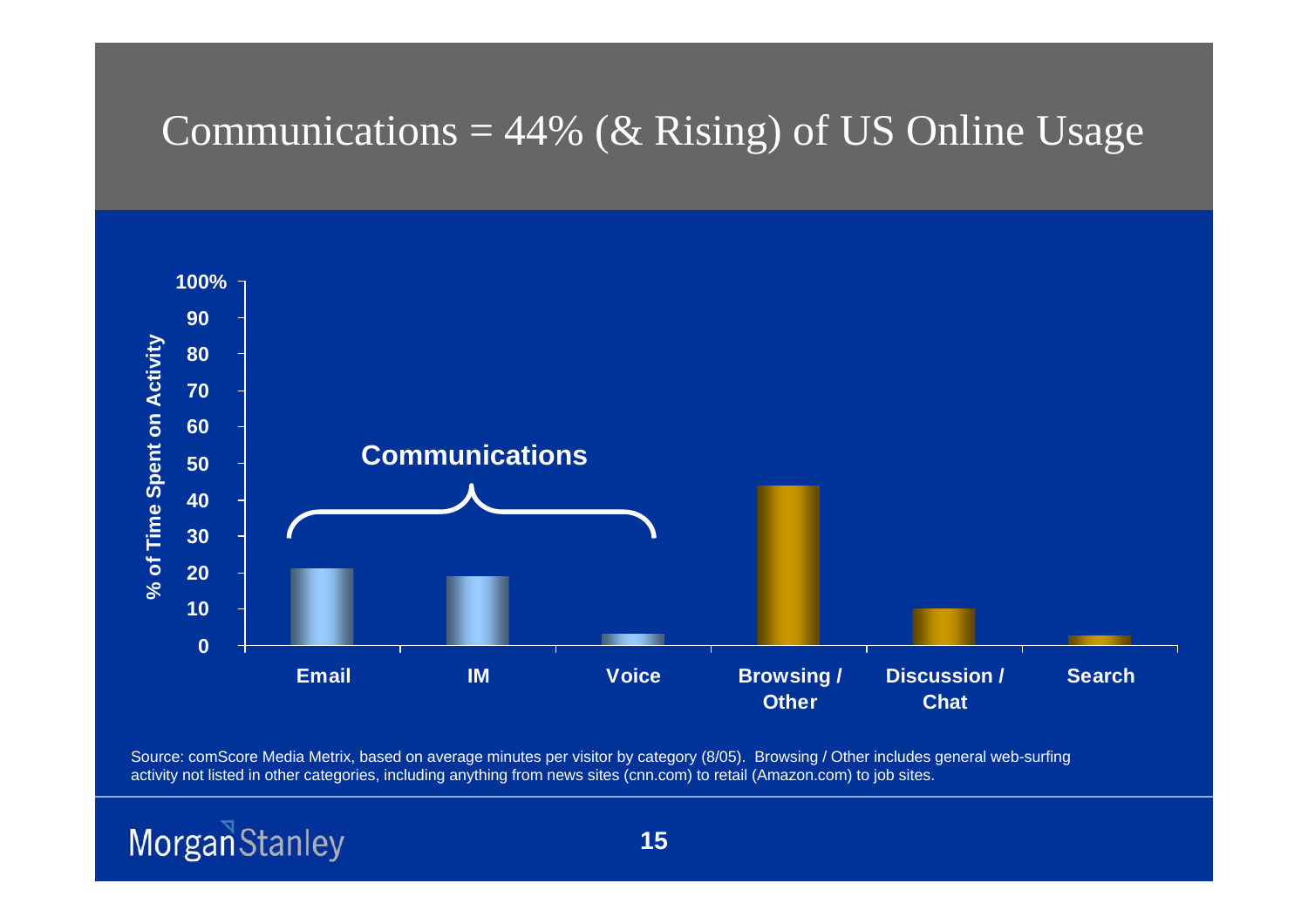# Hierarchy of Needs?



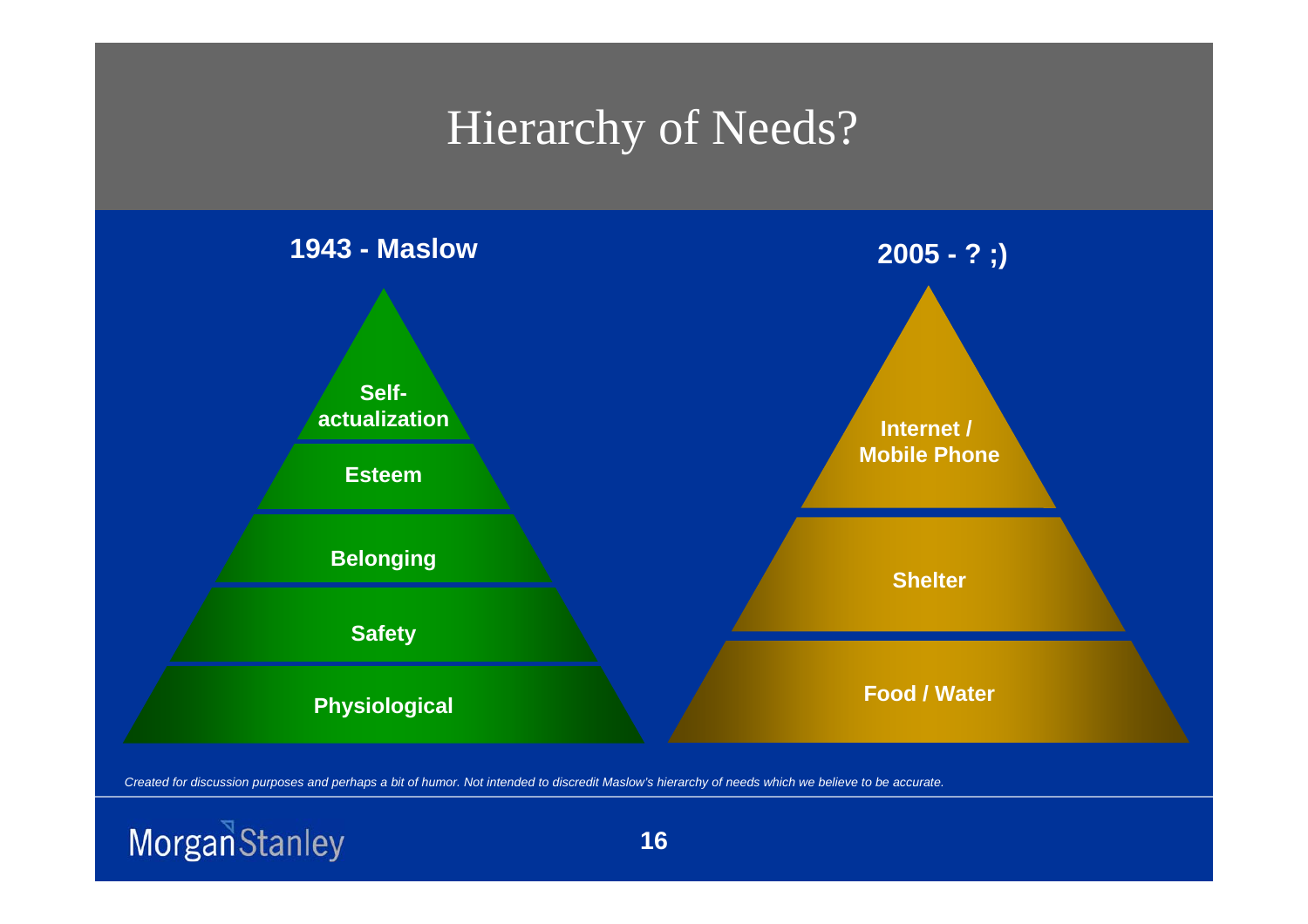# Global Users / Innovation



(2) Source: Morgan Stanley Communications Equipment Research: Scott Coleman, John Marchetti.

![](_page_16_Picture_3.jpeg)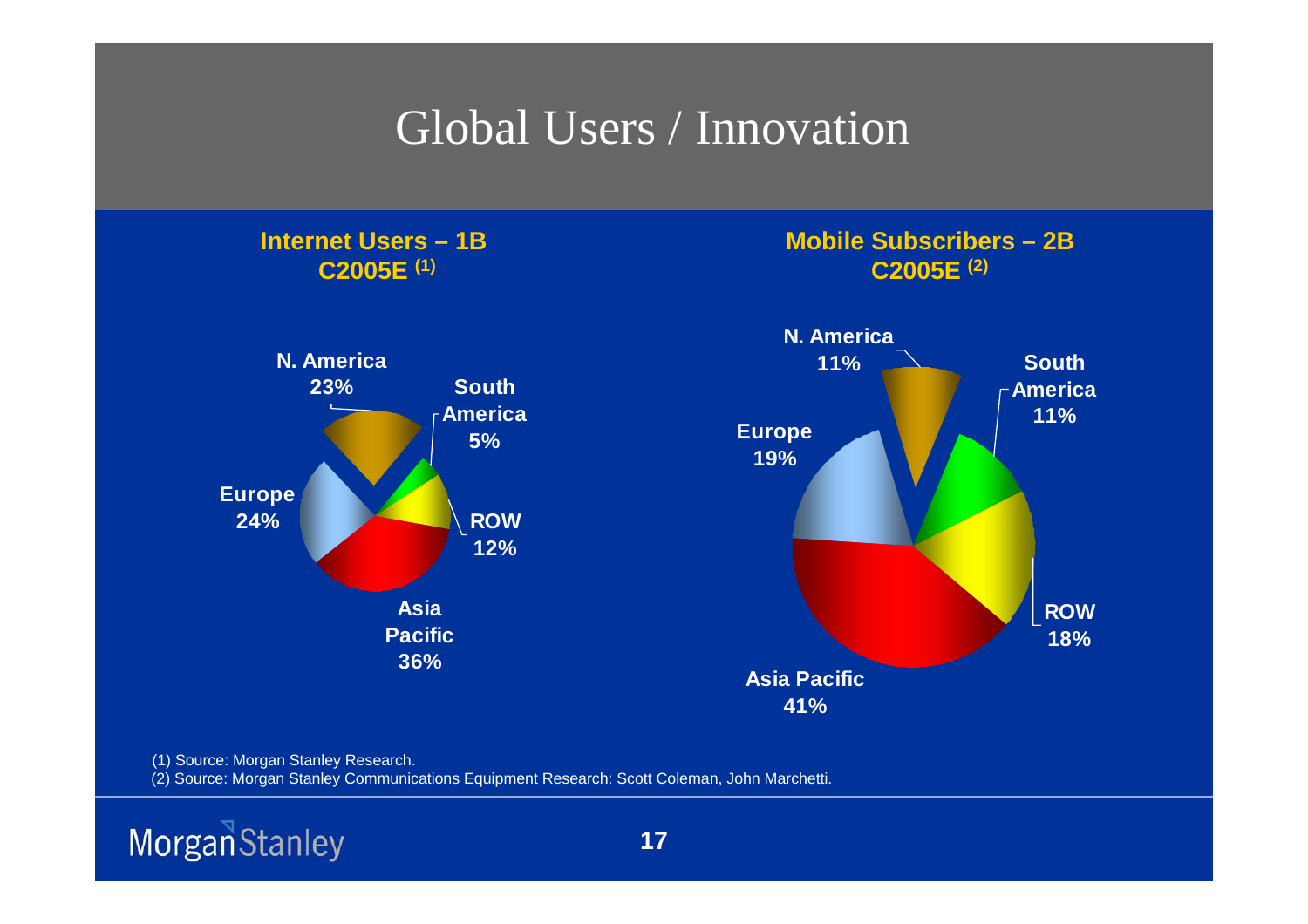# In / Entering Major Computing Cycles

### **4 major computing cycles over past 50 years**

Mainframe  $\rightarrow$  Minicomputer  $\rightarrow$  PC  $\rightarrow$  PC Internet (Narrowband)

### **In / entering 2 most profound cycles ever**

PC Internet (Broadband)  $\rightarrow$  Mobile Internet

### **Why now?**

- 1) Broadband becoming pervasive
- 2) Internet-enabled mobile devices becoming pervasive in effect, becoming small / functional computers
- 3) Global technology innovation may be at all time high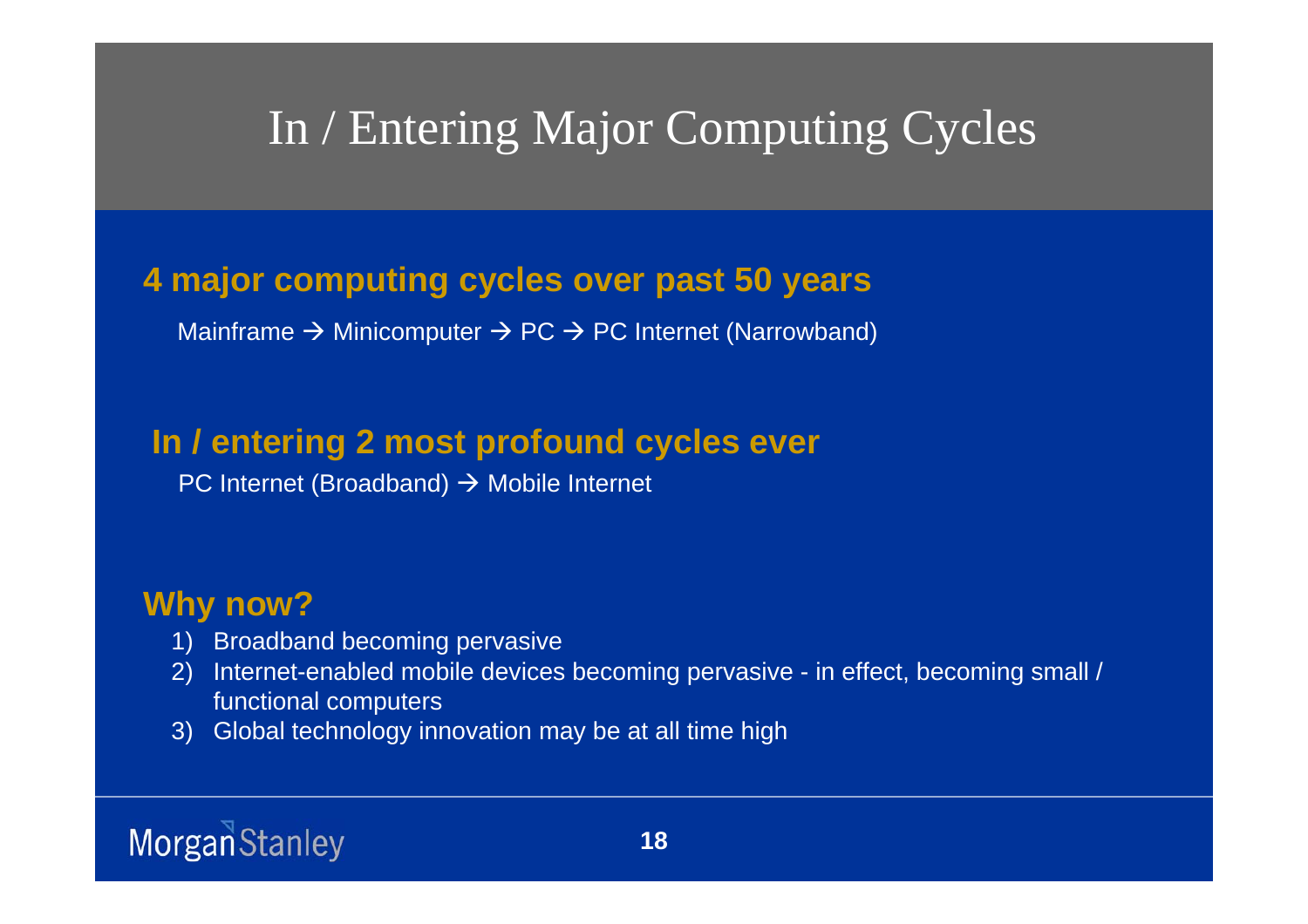## Broadband Becoming Pervasive

![](_page_18_Figure_1.jpeg)

*Morgan Stanley Research.*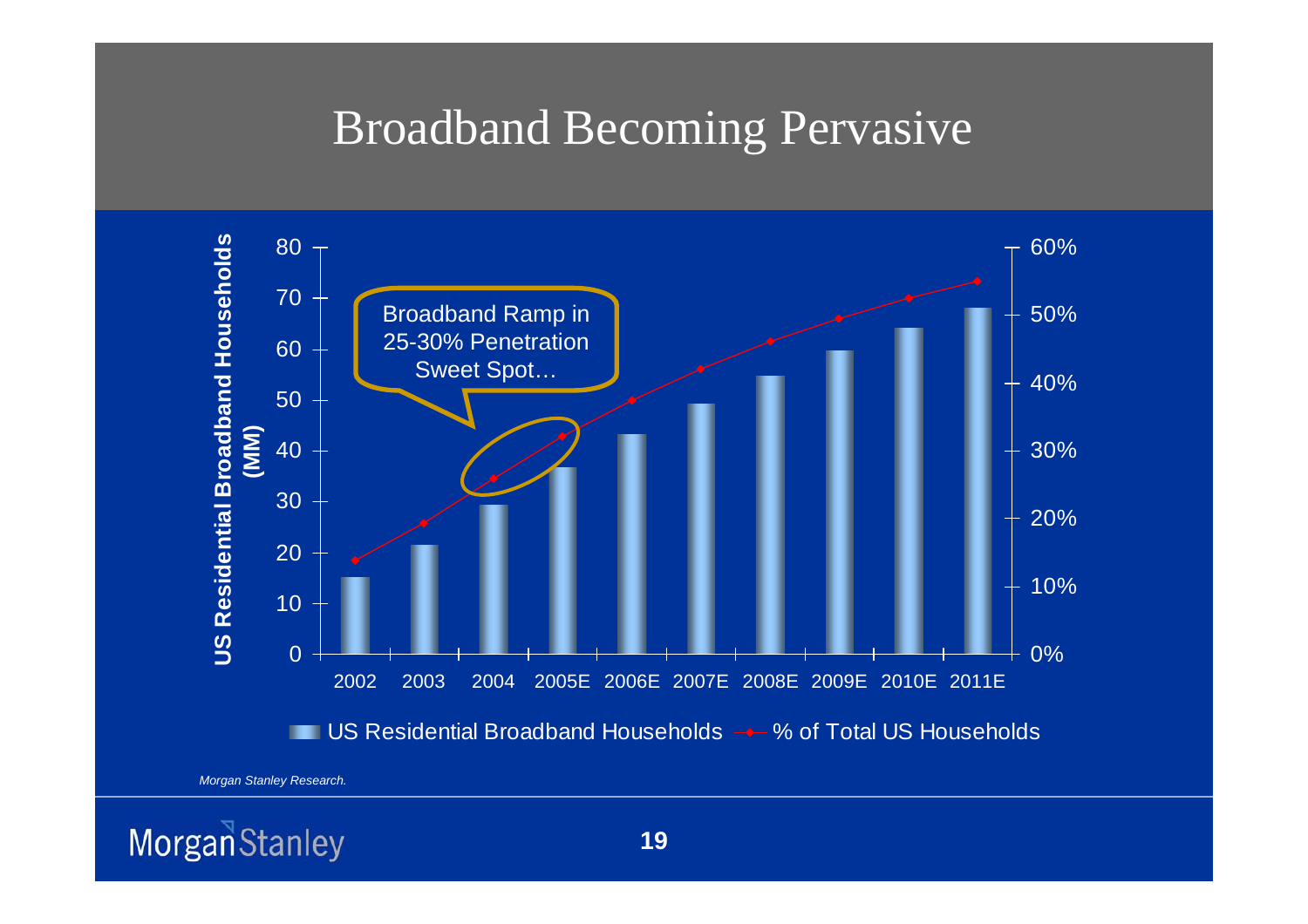# Mobile Broadband in Early Stages

![](_page_19_Figure_1.jpeg)

Source: Morgan Stanley Telecom, Internet Research.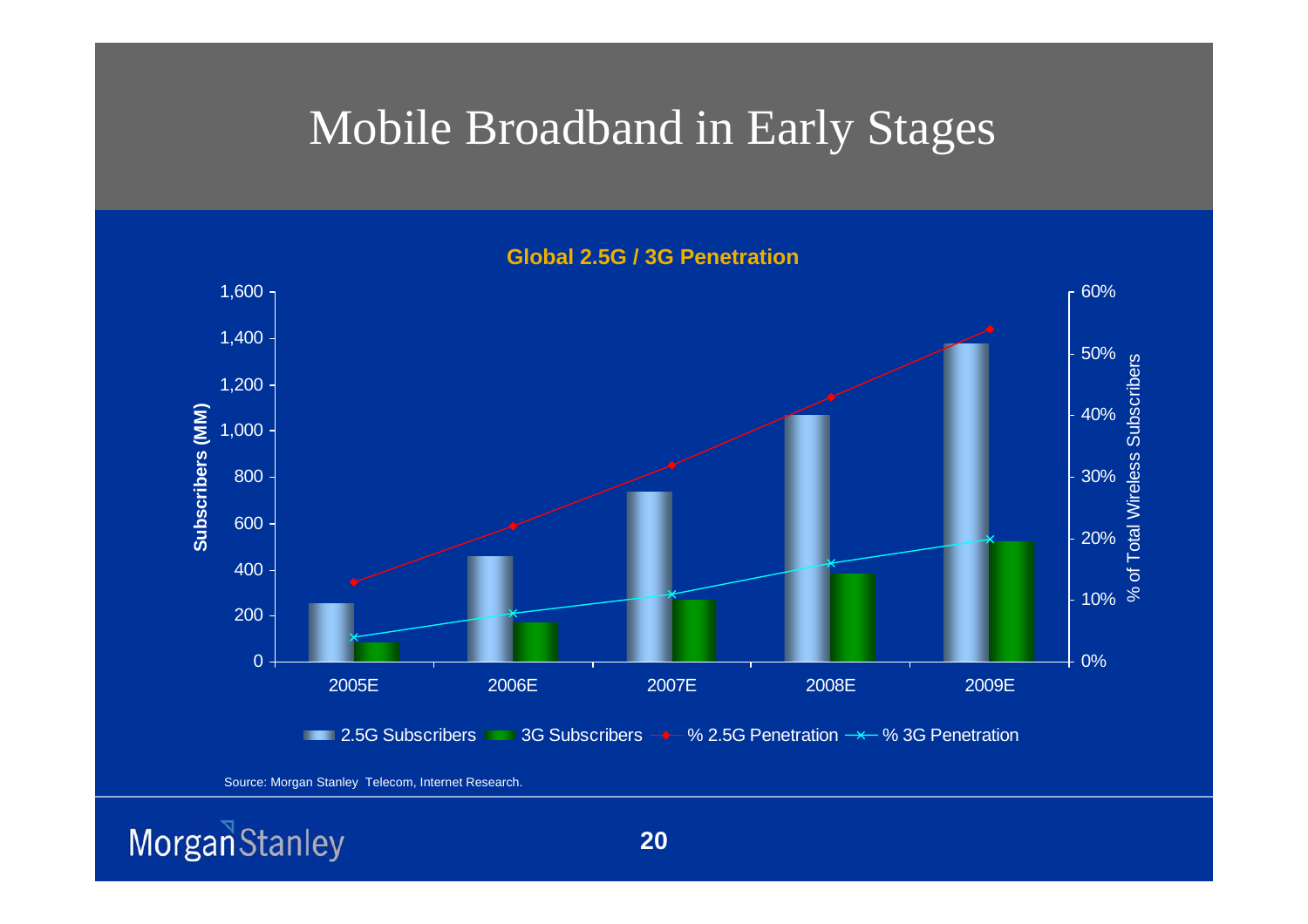### Broadband vs. Mobile Internet Revenue Composition?

### **Top 10 Internet Companies - Revenue Composition CQ2 Annualized - \$28B**

### **Revenue Composition - Mobile Internet C2005E - \$19B**

![](_page_20_Figure_3.jpeg)

*Source: Left Chart - Morgan Stanley Research estimates: includes revenue from Google, eBay, Yahoo!, Yahoo! Japan, Amazon.com, T-Online, InterActive, Time Warner (AOL only), Microsoft (MSN only), and Rakuten. Right Chart – Morgan Stanley Research estimates, Global Data. Informa (5/05), Ovum (5/05). (1) Personalization includes ringtones, wallpapers, and screensavers. If SMS / MMS were added to Mobile Internet—it would add \$55B to total revenue and would account for 74% of total revenue.*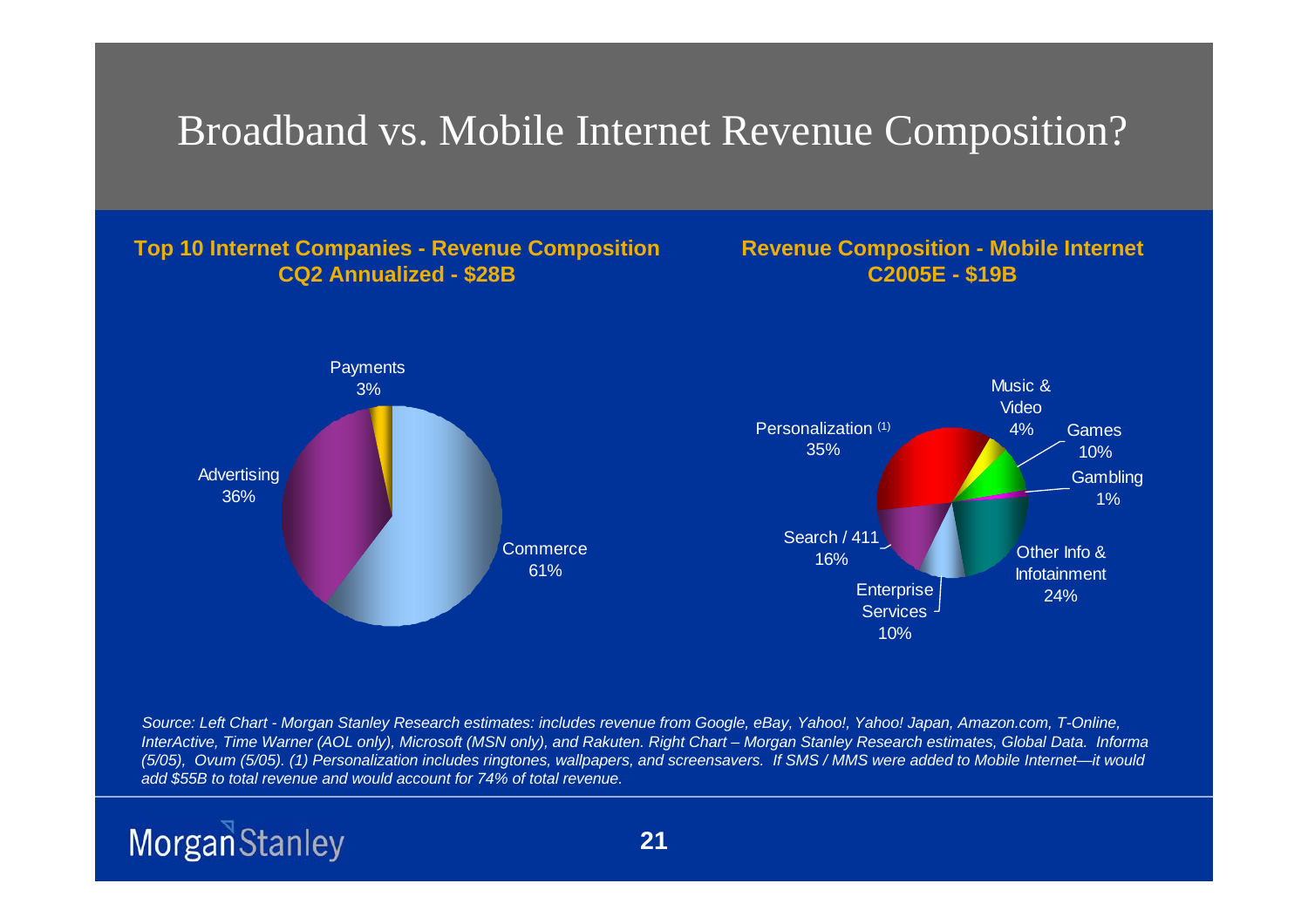Global Internet Thesis

10-15% user growth

20-30% usage growth

30%+ monetization growth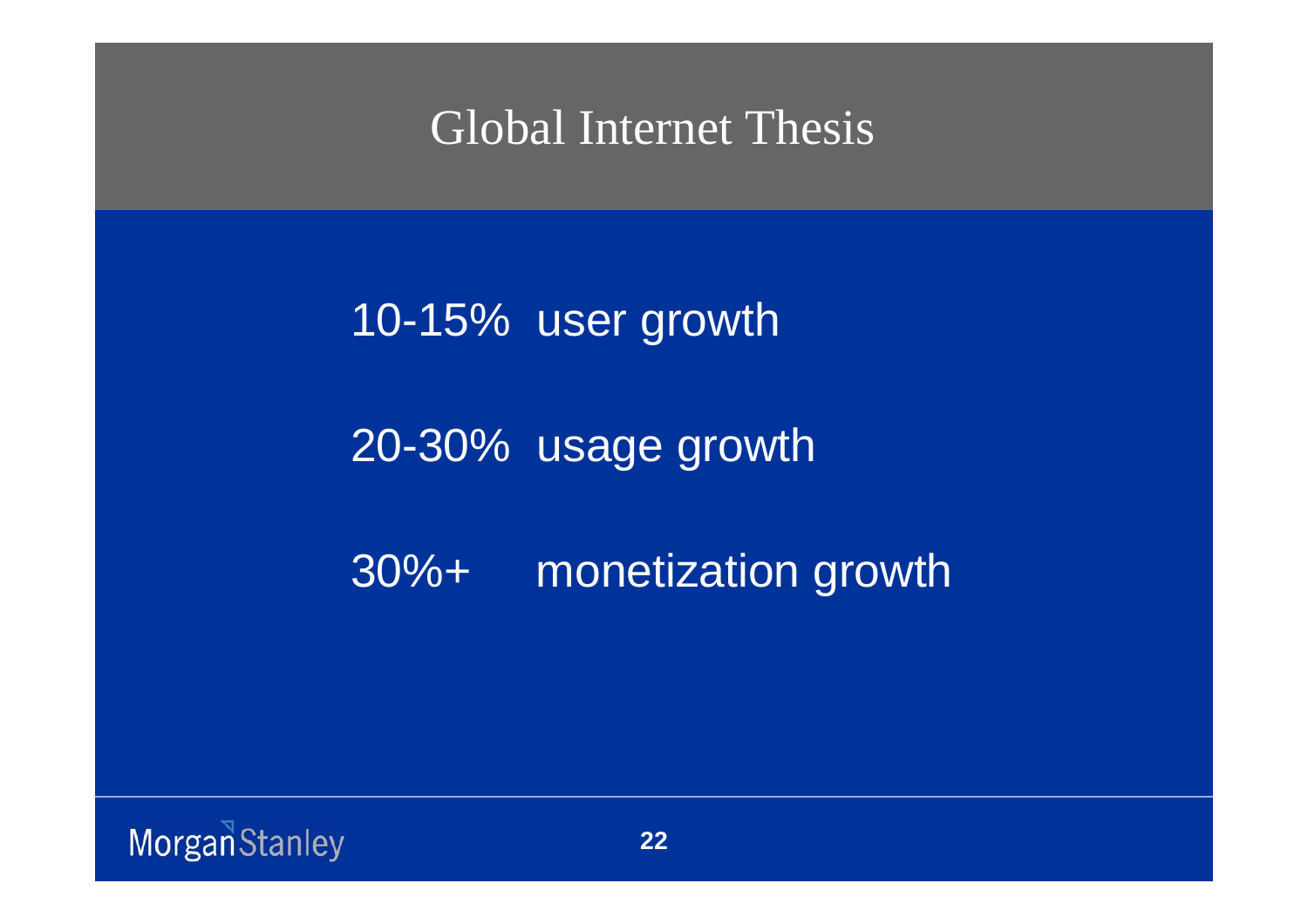# China Internet

![](_page_22_Picture_1.jpeg)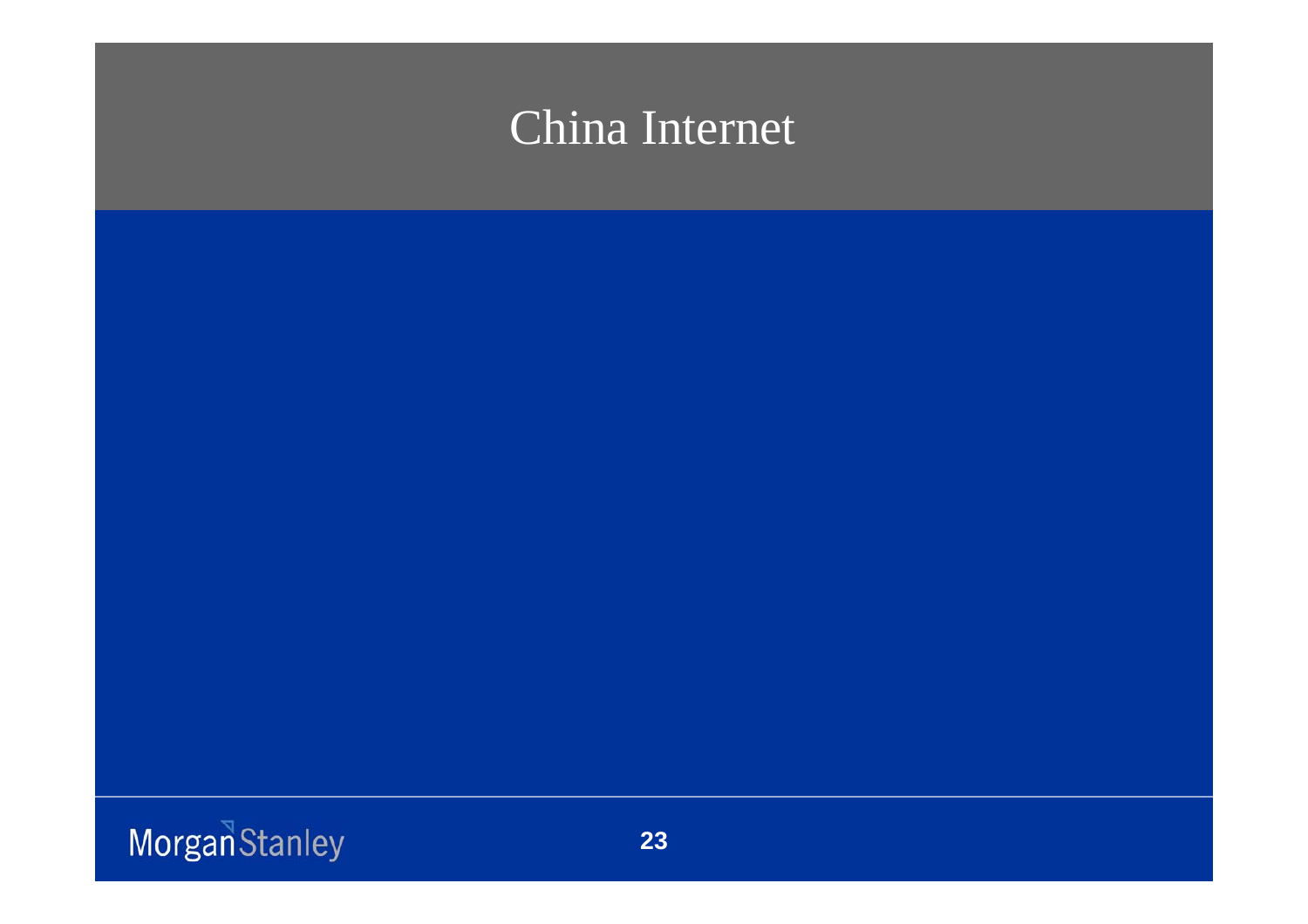# China Internet

![](_page_23_Figure_1.jpeg)

**Most consumers (1.3B)**

**Potential to reach more Chinese consumers thanother industries**

![](_page_23_Picture_5.jpeg)

**Fastest growing economy (19x GDP expansion over past 20 years)**

*+*

*+*

### **Fastest growing industry in China**

*= Growth*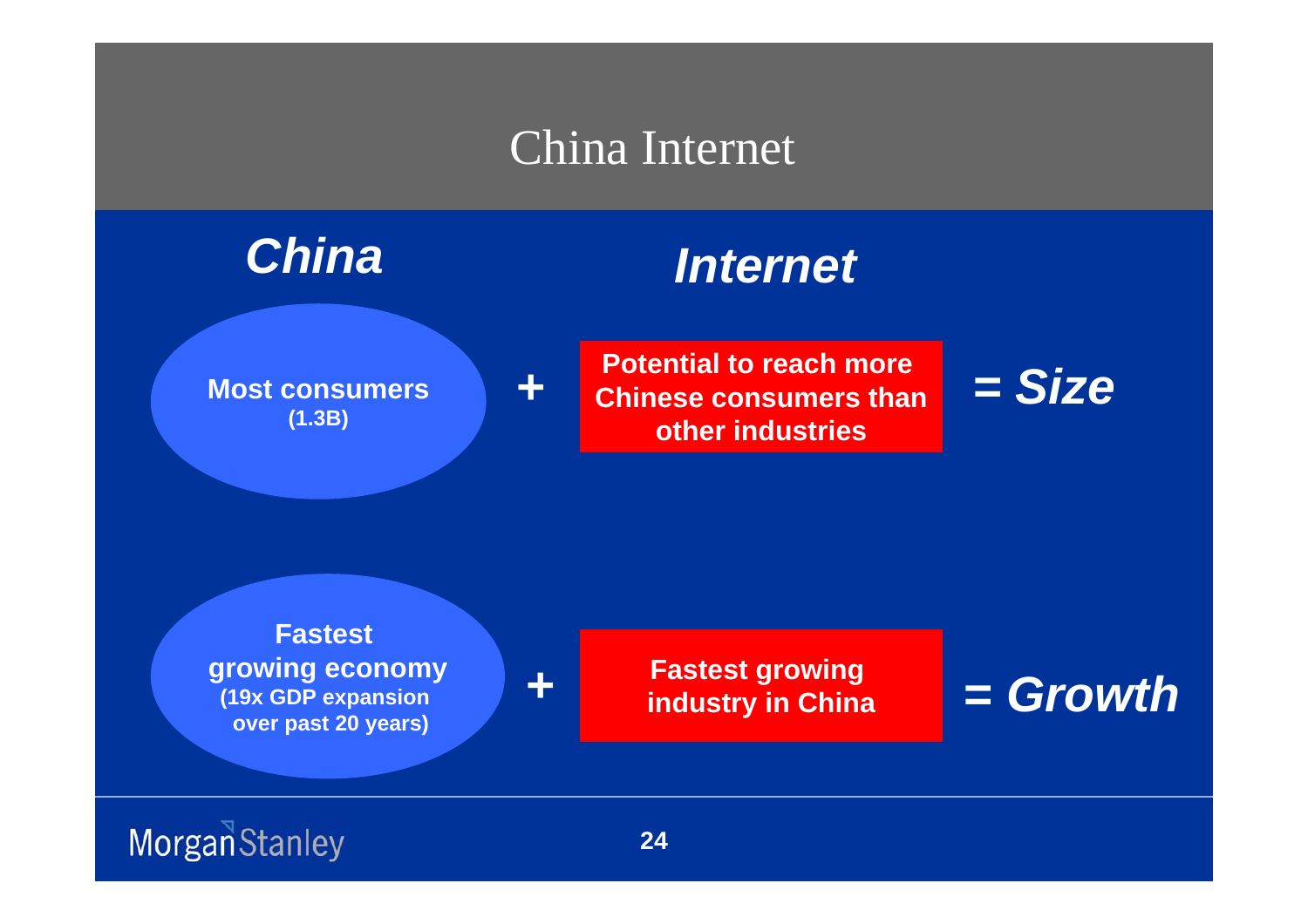# Growing Faster than Other Markets…with More Potential

-1-

- **China leads world in mobile subscribers**
- **China ranks No. 2 in Internet users**
- **More Internet users under the age of 30 than any other country**
- **Growth drivers for Chinese Internet have been / are robust**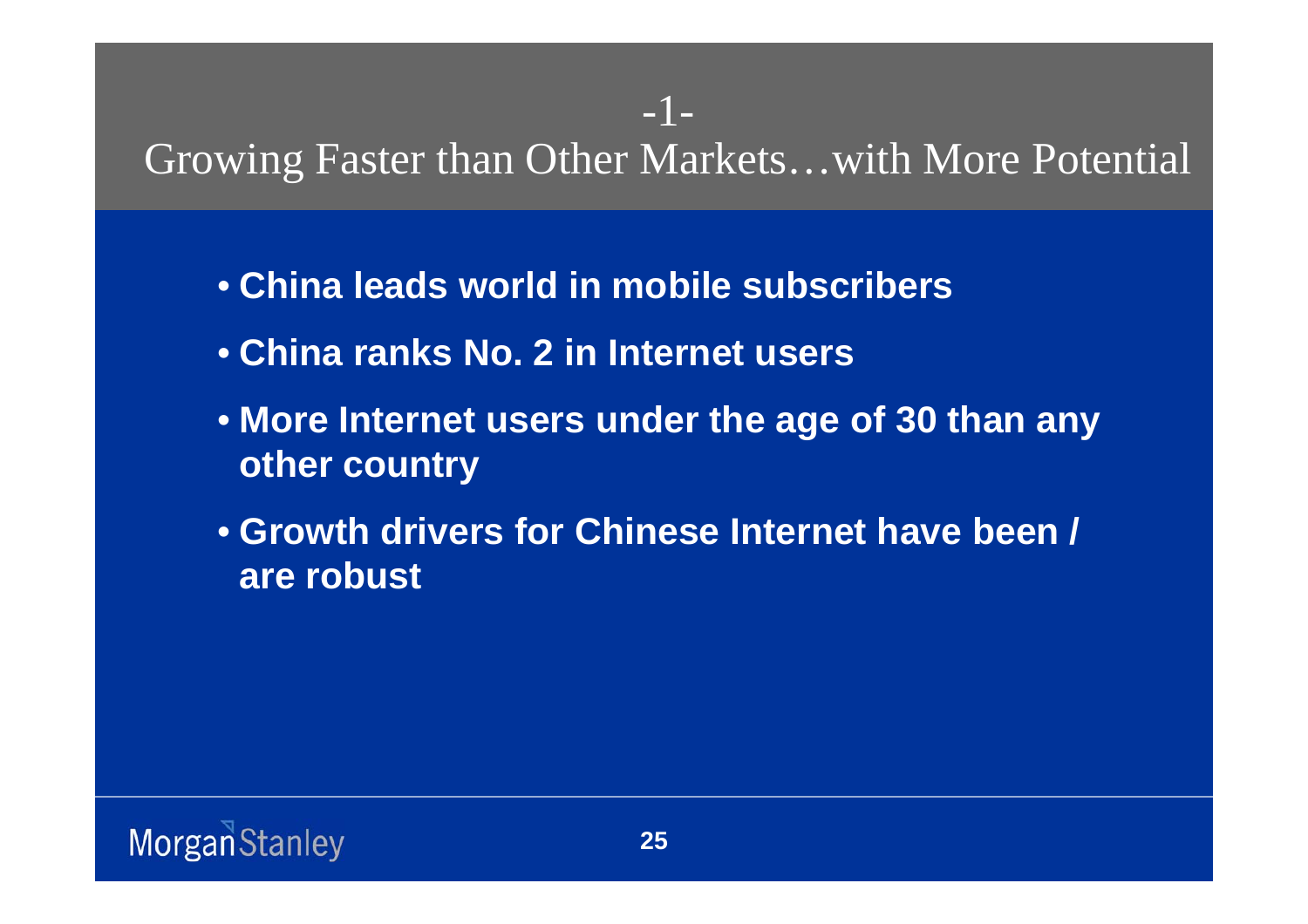## -2-

# China Internet is Mobile vs. PC-Centric

|                | <b>Mobile Users</b> | <b>Internet Users</b> | <b>Mobile Phone to</b>     | <b>Installed PCs</b> |
|----------------|---------------------|-----------------------|----------------------------|----------------------|
| <b>Country</b> | (MW)                | (MM)                  | <b>Internet User Ratio</b> | (MM)                 |
| <b>China</b>   | 363                 | 100                   | 3.6:1                      | 53                   |
| <b>US</b>      | 177                 | 211                   | 0.8:1                      | 207                  |
| Japan          | 88                  | 78                    | 1.1:1                      | 55                   |
| Germany        | 69                  | 51                    | 1.4:1                      | 39                   |
| <b>UK</b>      | 54                  | 37                    | 1.5:1                      | 26                   |
| <b>Italy</b>   | 54                  | 32                    | 1.7:1                      | 16                   |
| S. Korea       | 37                  | 32                    | 1.2:1                      | 27                   |

*Euromonitor, CNNIC, World Bank, Morgan Stanley Research (July 2005)*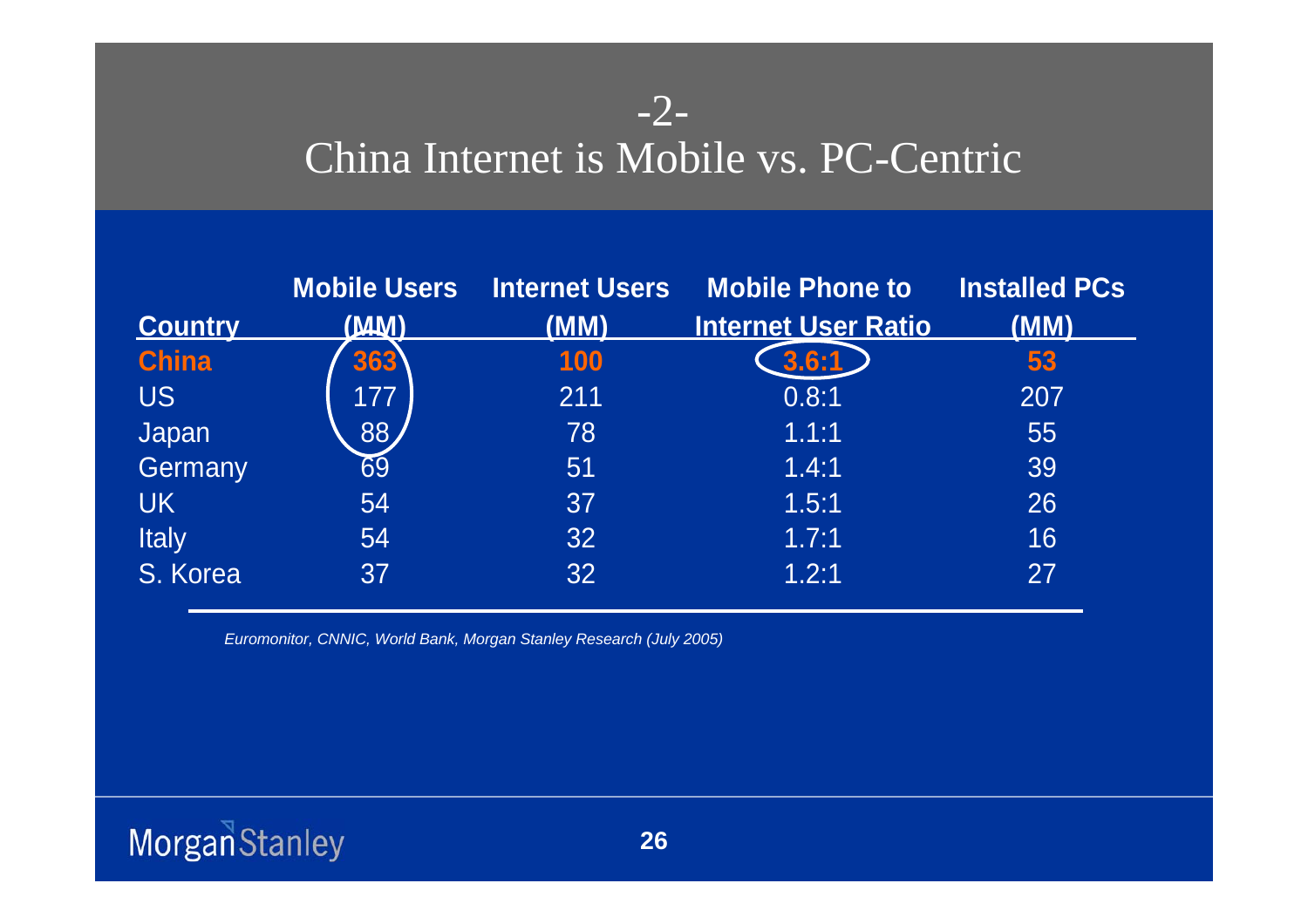# Internet Helps Bring About Cultural Evolution

-3-

|                    | <b>Pre-Internet Age</b>                                      | <b>Post-Internet Age</b>                                                                |
|--------------------|--------------------------------------------------------------|-----------------------------------------------------------------------------------------|
| <b>Status</b>      | <b>Gaping holes</b>                                          | Filling in holes                                                                        |
| Information        | <b>Regulated (Top 10 Newspapers all</b><br>state-owned)      | Portals (Sina, Sohu) - alternative<br>news sources                                      |
| Entertainment      | Only 8 model movies during the<br><b>Cultural Revolution</b> | New entertainment formats, such<br>as Online Gaming (Shanda,<br>NetEase)                |
| <b>Interaction</b> | Deficient due to one-child policy                            | Instant messaging (Tencent) and<br><b>MVAS (TOM Online, Sina) offer</b><br>connectivity |

*Source: Morgan Stanley Research.*

![](_page_26_Picture_3.jpeg)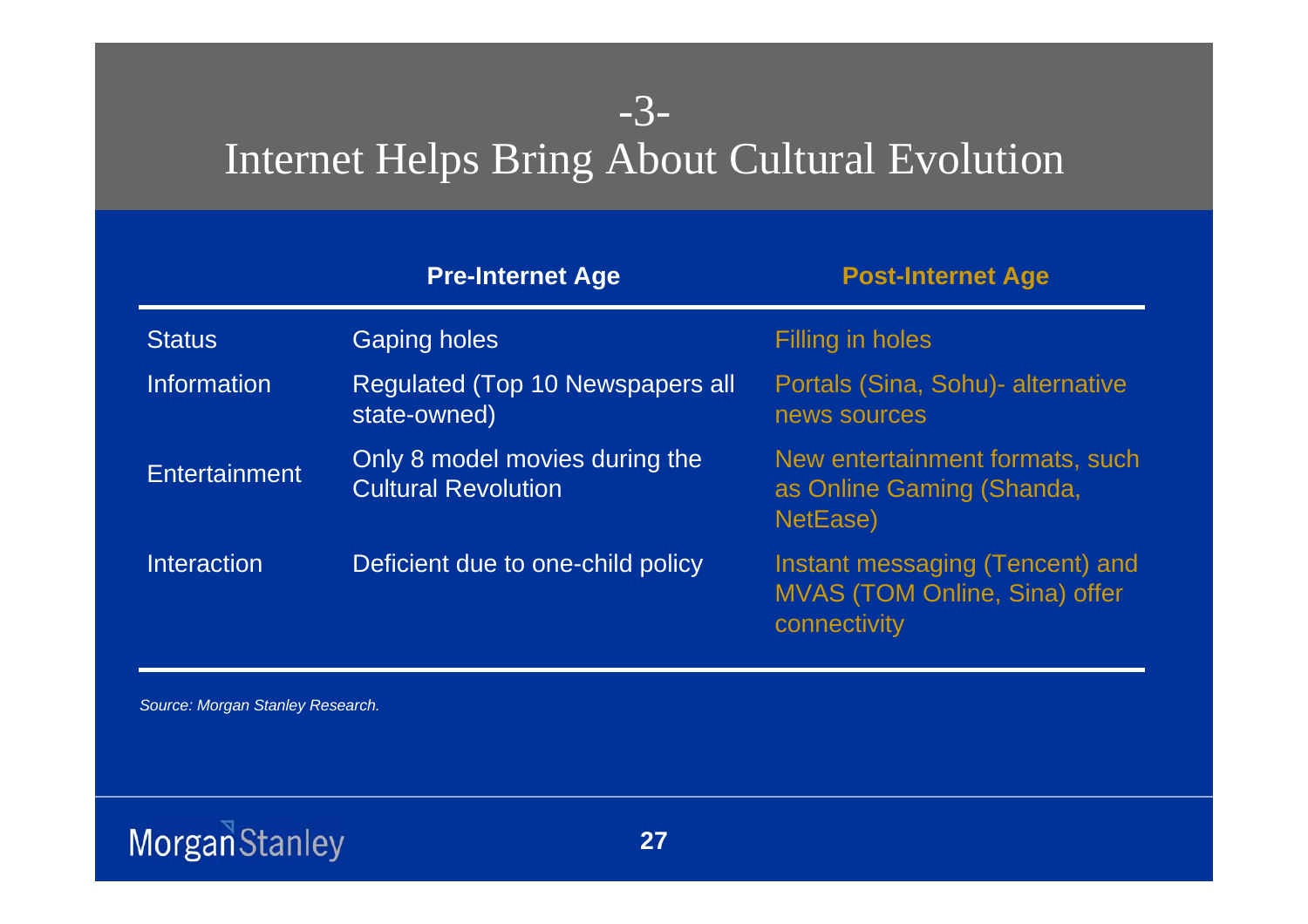## -4- Foreign Interests Accelerating

| <b>Foreign Entrants</b> | <b>Local Targets</b> | <b>Dates</b>  |                    | <b>Transaction Type Market Position of Target</b> |
|-------------------------|----------------------|---------------|--------------------|---------------------------------------------------|
| eBay                    | <b>EachNet</b>       | $Jul-03$      | <b>Acquisition</b> | No. 1 in online auction                           |
| Yahoo!                  | 3721.com             | <b>Nov-03</b> | <b>Acquisition</b> | No. 2 in paid search                              |
| Google                  | <b>Baidu</b>         | $Jun-04$      | Bought 3% Stake    | No. 1 in paid search                              |
| <b>InterActive</b>      | eLong                | $Jul-04$      | Bought 30% Stake   | No. 2 in online traveling                         |
| Amazon.com              | Joyo                 | Aug-04        | <b>Acquisition</b> | Leading ecommerce store                           |
| Monster.com             | <b>ChinaHR</b>       | $Feb-05$      | Bought 40% Stake   | No. 2 in online recruiting                        |
| Yahoo!                  | Alibaba              | Aug-05        |                    | Bought 40% Stake No. 1 in B2B marketplace         |

*Source: Morgan Stanley Research (Market positions were based on our estimates on the dates of transactions)*

![](_page_27_Picture_3.jpeg)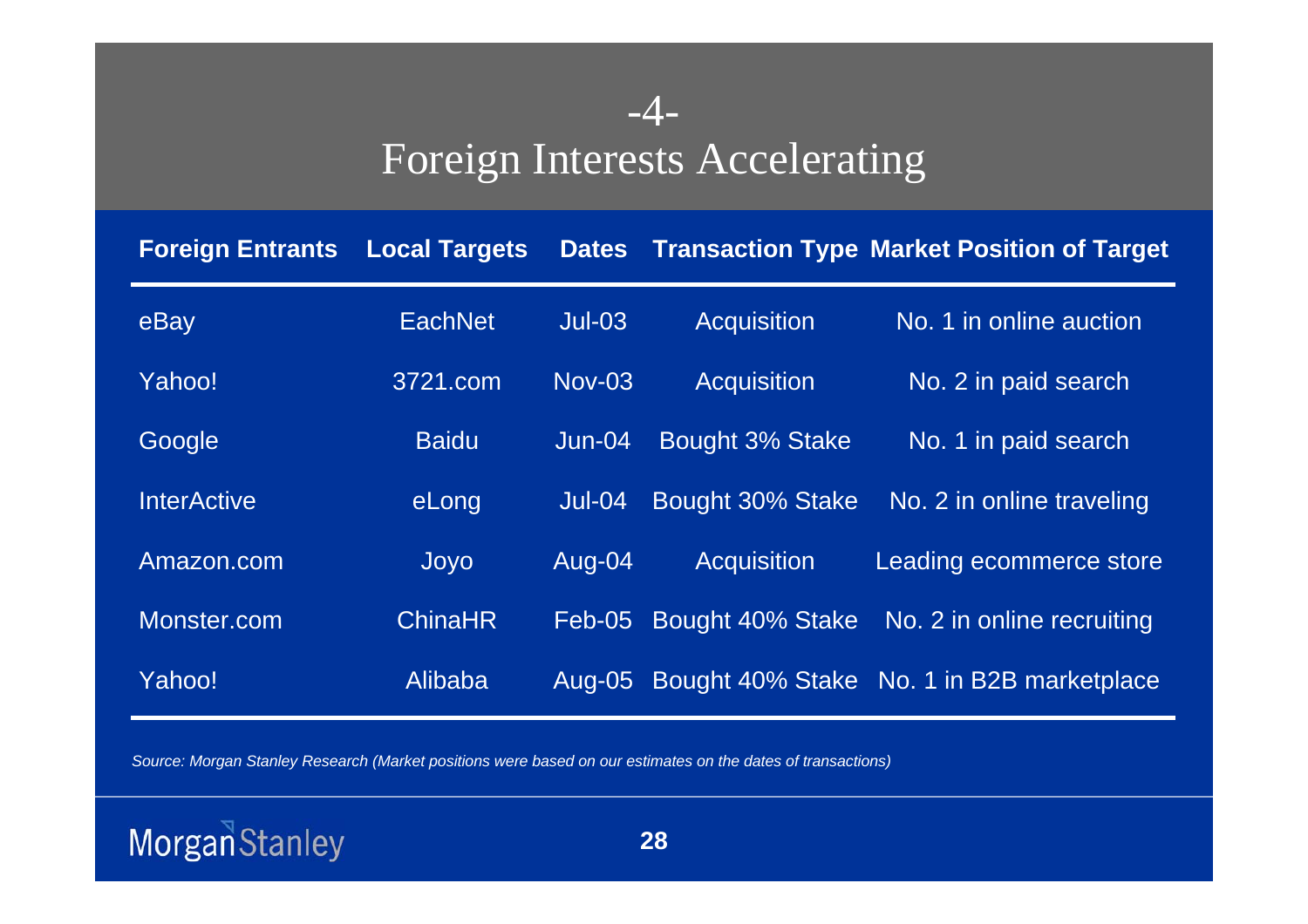### -5- Mergers and Acquisitions Active

![](_page_28_Figure_1.jpeg)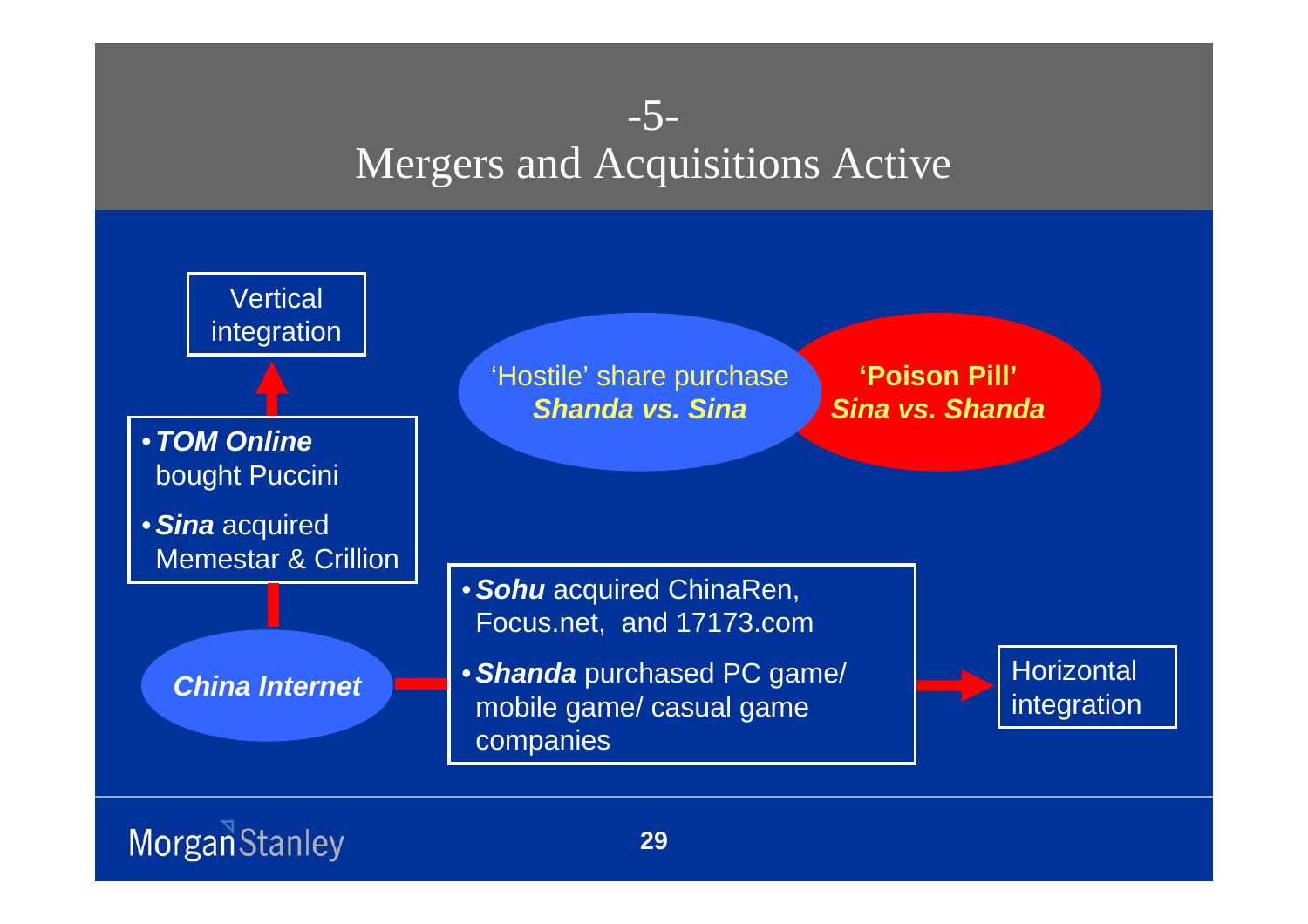## -6- A League of Big Players

| <b>Industry</b>           | <b>Companies</b>  | <b>Industry Rank</b> | <b>Market Share</b>  |
|---------------------------|-------------------|----------------------|----------------------|
| <b>Online Advertising</b> | <b>Sina</b>       | <b>No. 1</b>         | 30%                  |
|                           | Sohu              | <b>No. 2</b>         | 25%                  |
|                           |                   | Total share $=$      | 55% of industry rev  |
| <b>Online Gaming</b>      | <b>Shanda</b>     | No. 1                | 39%                  |
|                           | <b>NetEase</b>    | <b>No. 2</b>         | 18%                  |
|                           |                   | Total share $=$      | (58% of industry rev |
| <b>MVAS</b>               | <b>Sina</b>       | No.1                 | 16%                  |
|                           | <b>Tom Online</b> | <b>No. 2</b>         | 15%                  |
|                           | <b>Tencent</b>    | No. 3                | 10%                  |
|                           |                   | Total share $=$      | <41% of industry rev |
| Instant Messaging (IM)    | <b>Tencent</b>    | <b>No. 1</b>         | 77% of IM users      |
| <b>Online Auction</b>     | eBay EachNet      | <b>No. 1</b>         | 65% plus             |
|                           | Alibaba/Taobao    | <b>No. 2</b>         | 200% plus            |
|                           |                   | Total share =        | 94% plus of GMV      |

*Sources: Company date (2004), IResearch, Morgan Stanley Research; GMV- gross merchandise value*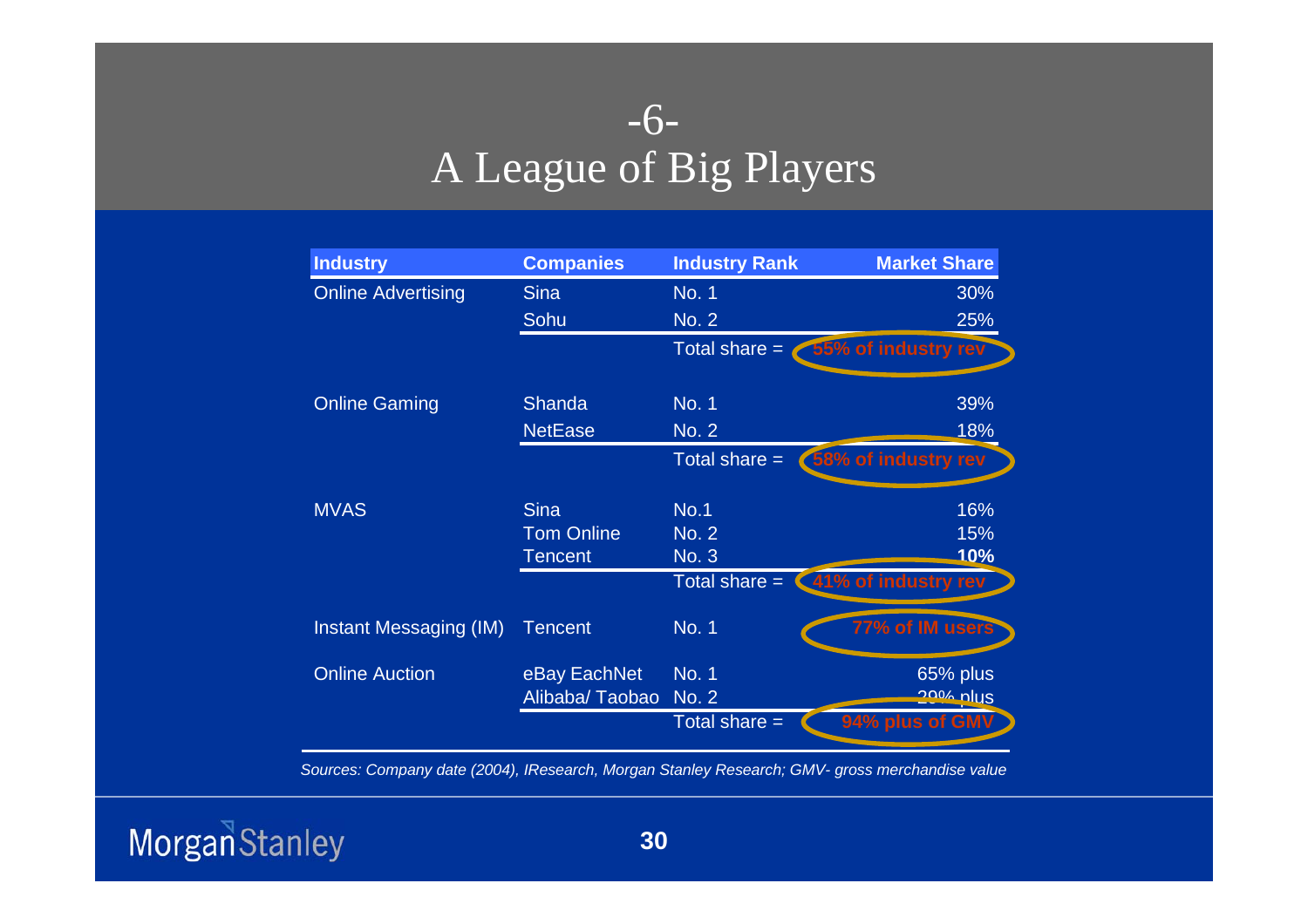## -7-Leadership Positions Not Necessarily Secure

| <b>Sales (\$MM)</b>       | <b>2Q2003</b> | <b>2Q2004</b> | <b>2Q2005</b> |                                   |
|---------------------------|---------------|---------------|---------------|-----------------------------------|
| <b>MVAS</b>               |               |               |               |                                   |
| <b>Sina</b>               | 14            | 31            | 23            |                                   |
| <b>TOM Online</b>         |               | 29            | 41            |                                   |
| as % of Sina              | н             | 93%           | 180%          |                                   |
| <b>Online Gaming</b>      |               |               |               |                                   |
| <b>Shanda</b>             | 17            | 35            | 56            |                                   |
| <b>NetEase</b>            | 4             | 16            | 40            | <b>Narrowing gaps</b>             |
| as % of Shanda            | 24%           | 46%           | 70%           | or<br><b>Change in leadership</b> |
| <b>Online Advertising</b> |               |               |               |                                   |
| <b>Sina</b>               | 10            | 16            | 20            |                                   |
| Sohu                      | 7             | 13            | 17            |                                   |
| as % of Sina              | 72%           | 86%           | 83%           |                                   |
|                           |               |               |               |                                   |
|                           |               |               |               |                                   |

*Sources: Company date, Morgan Stanley Research* 

![](_page_30_Picture_3.jpeg)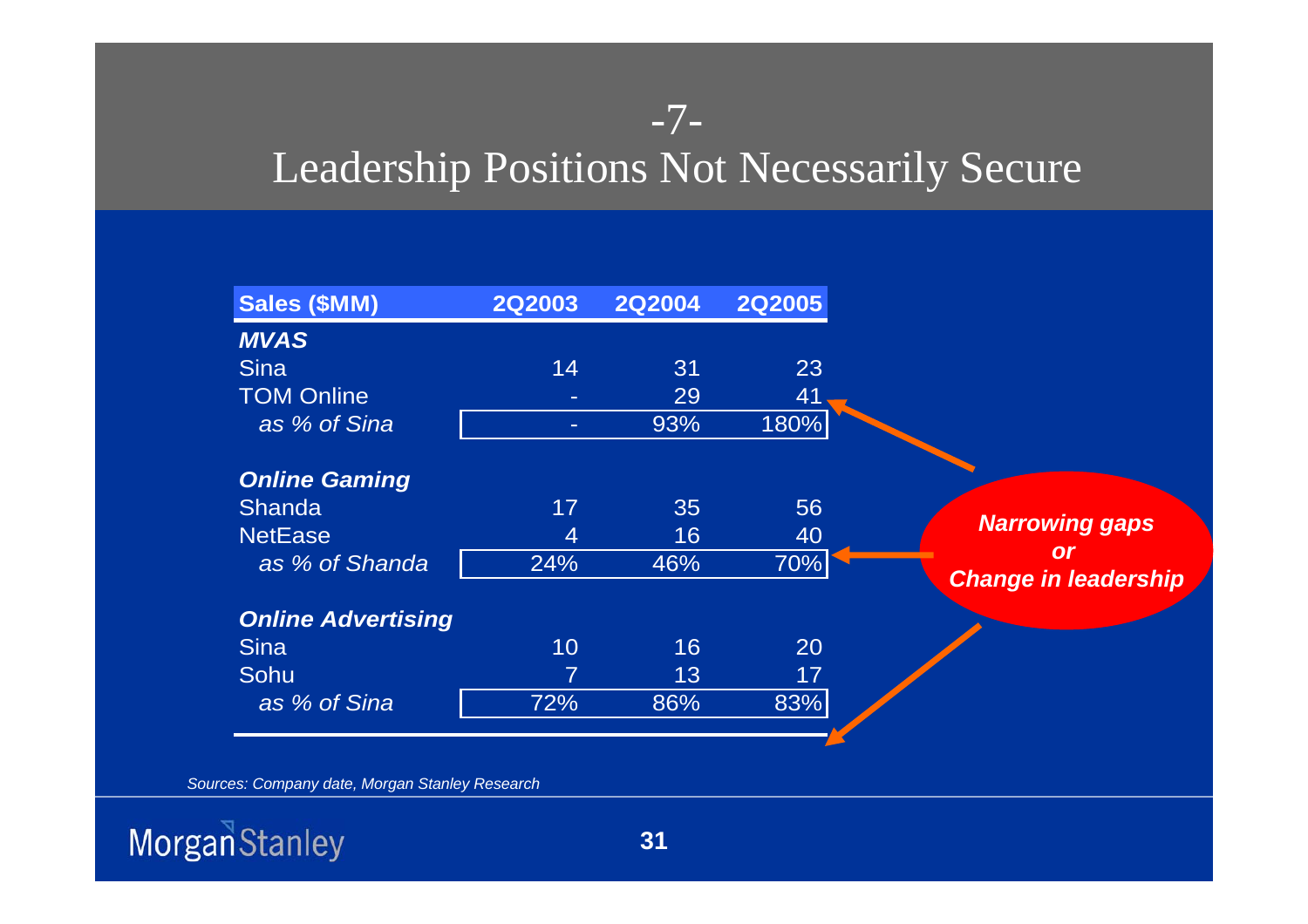## -8- Purer Players Tend to Have Higher Market Share

| <b>Industry</b>           | <b>Companies</b>  | Rank in the Industry | Industry Business-line as % of<br>company's revenue |
|---------------------------|-------------------|----------------------|-----------------------------------------------------|
| <b>Online Gaming</b>      | <b>Shanda</b>     | No. 1                | 87%                                                 |
|                           | <b>NetEase</b>    | No. 2                | 83                                                  |
| <b>Online Advertising</b> | Sohu              | No. 2                | 66                                                  |
| <b>MVAS</b>               | <b>TOM Online</b> | No. 1                | 95                                                  |

*Company date, Morgan Stanley Research (Estimates are based on 2Q2005 results)*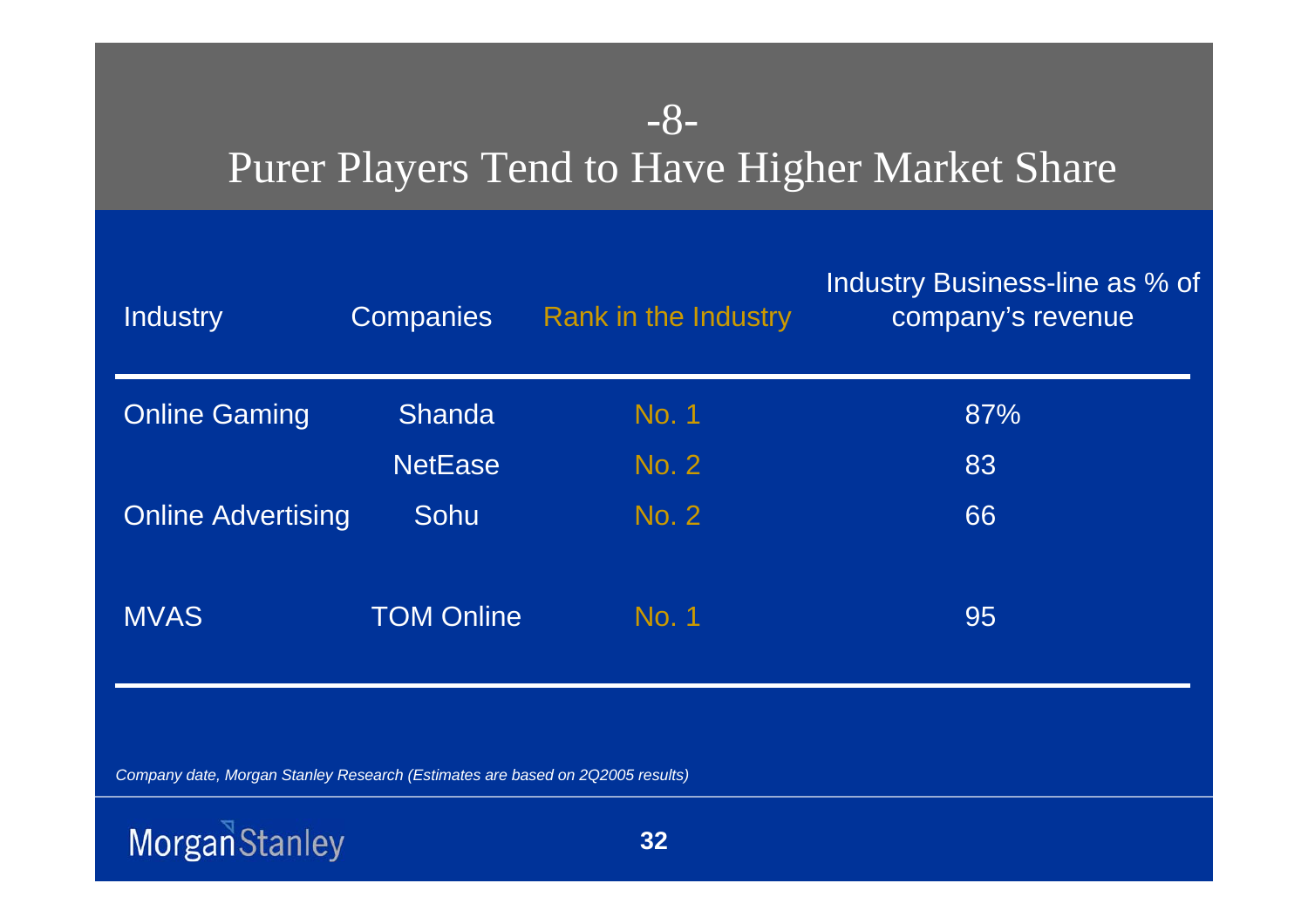### $-9-$ Regional Focus Can Vary

### **Distribution of Chinese Internet Users**

![](_page_32_Figure_2.jpeg)

### •*Geographical concentration*

- Chinese Internet users are concentrated in coastal areas (56% of total, 2004, CNNIC)
- Top 4 cities contribute 50% plus of advertising sales
- Top 5 cities accounted for 60% of Ctrip's hotel sales and 80% of its air ticket sales volume, 2004

### •*Geographical dispersion*

• IDC estimates that 80%+ of online gamers came from non-top tier cities (2003)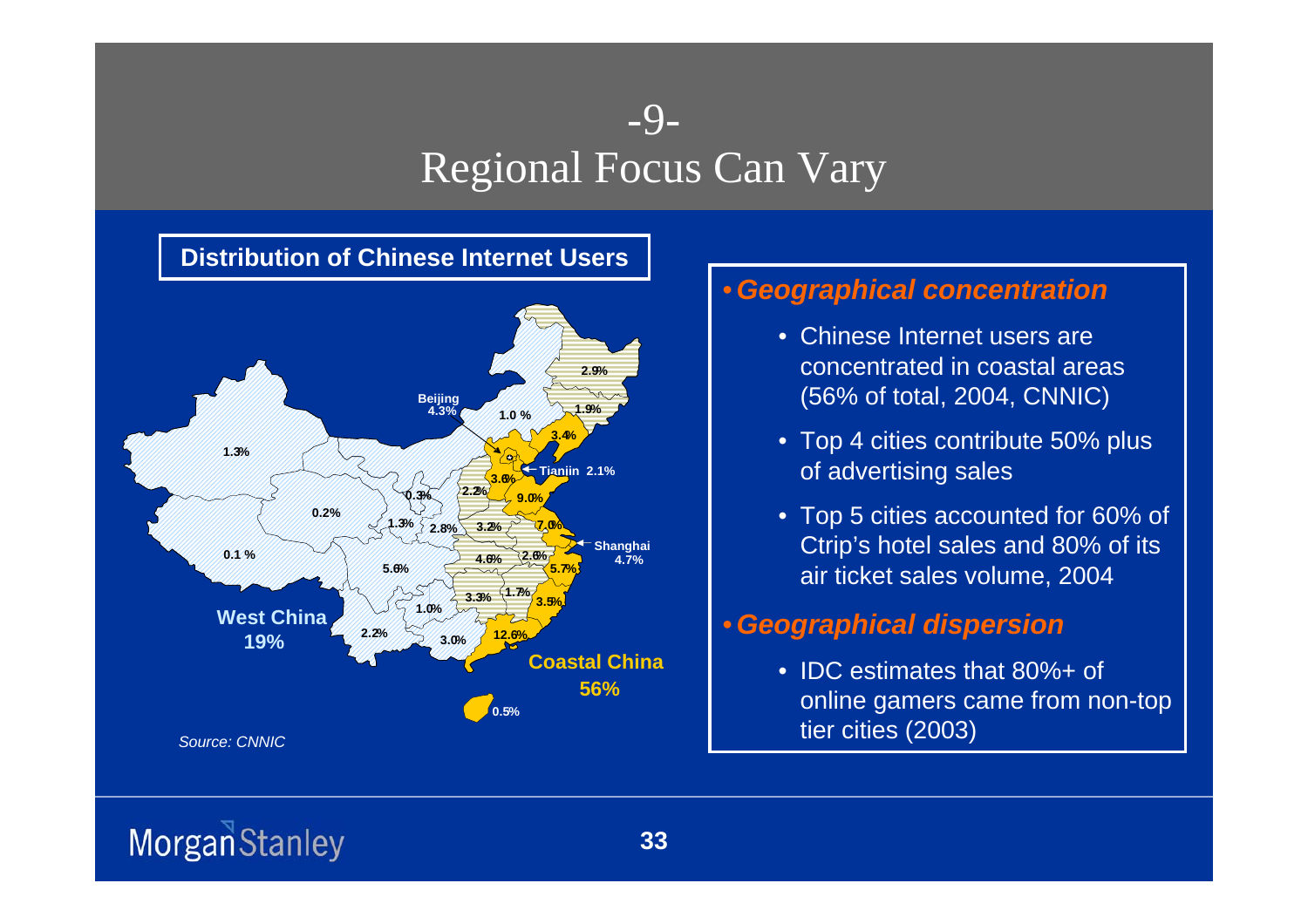## $-10-$ Content Becoming King

### • **Content providers gaining pricing power**

- TOM Online paying out **40-50%** of revenue to music companies for distribution rights
- KongZhong paid **5x** more for wireless distribution rights for leading blockbuster movie vs. 2 years ago
- Foreign game developers, such as Actoz and Blizzard, command multiple fold higher licensing payment vs. several years ago

### • **Rollout of new wireless and broadband services creates demand for quality content**

- China Mobile's color ringtone users have expanded at quarterly compound rate of **90%** over past 1.5 years
- Most popular song, 'Mouse Loves Rice,' downloaded **5MM** times in 2004 with potential profits exceeding the best-selling CDs
- Content providers, such as MTV, may produce more revenues from MVAS than from pay TV in a few years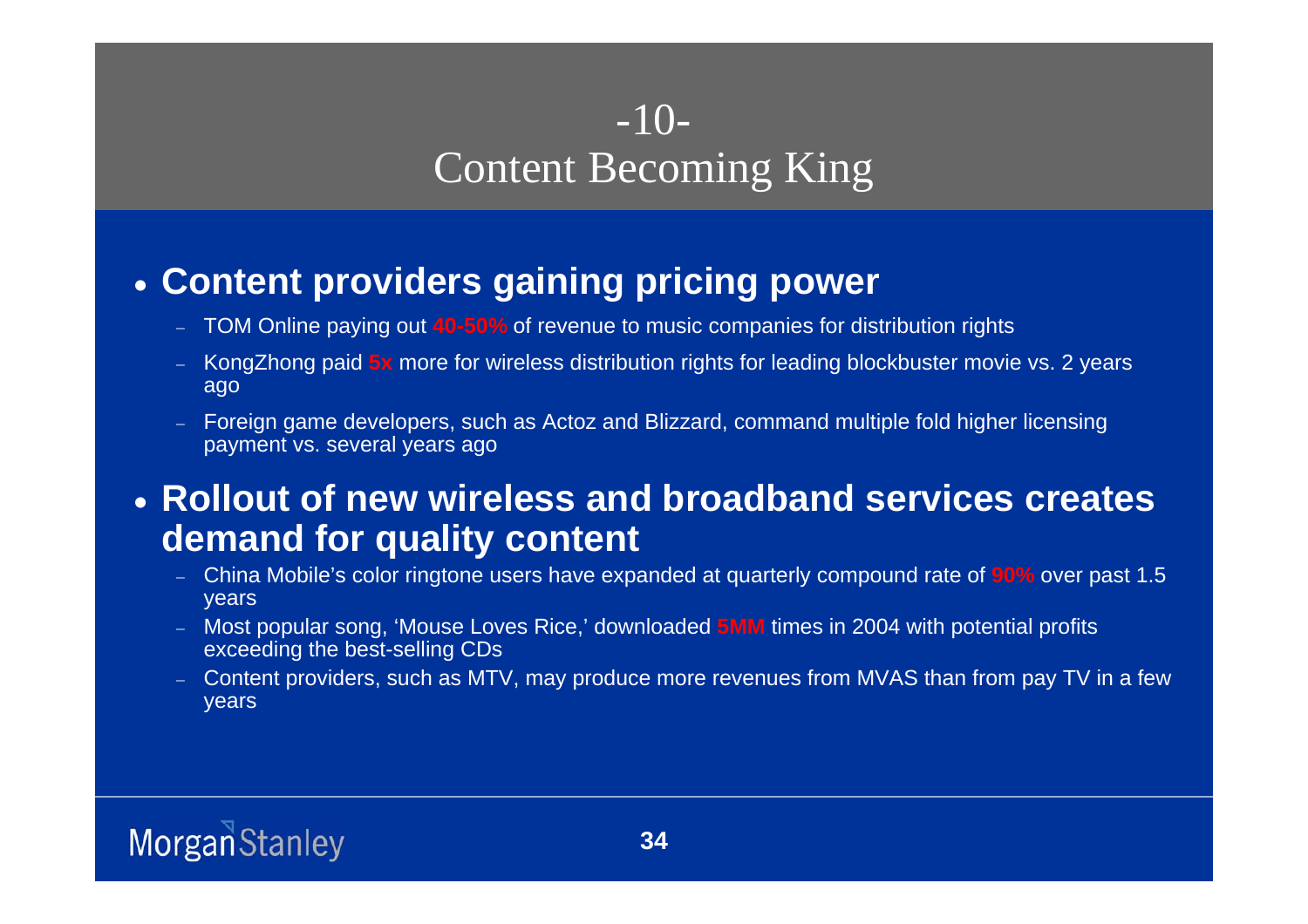# Challenges

- Ecommerce / payment adoption in China
- $\bullet$ Economic hard landing or soft landing?
- Long-term value vs. short-term profit
- $\bullet$ Expect the unexpected!
- $\bullet$  China's current business environment is more favorable to SOEs than start-ups, especially in areas like regulation and financing
- Hollowing of management founder mentality
- $\bullet$ Dearth of innovation
- Too much capital, too few good ideas
- $\bullet$  All in, global / China, opportunities are significant as are dislocations and risks…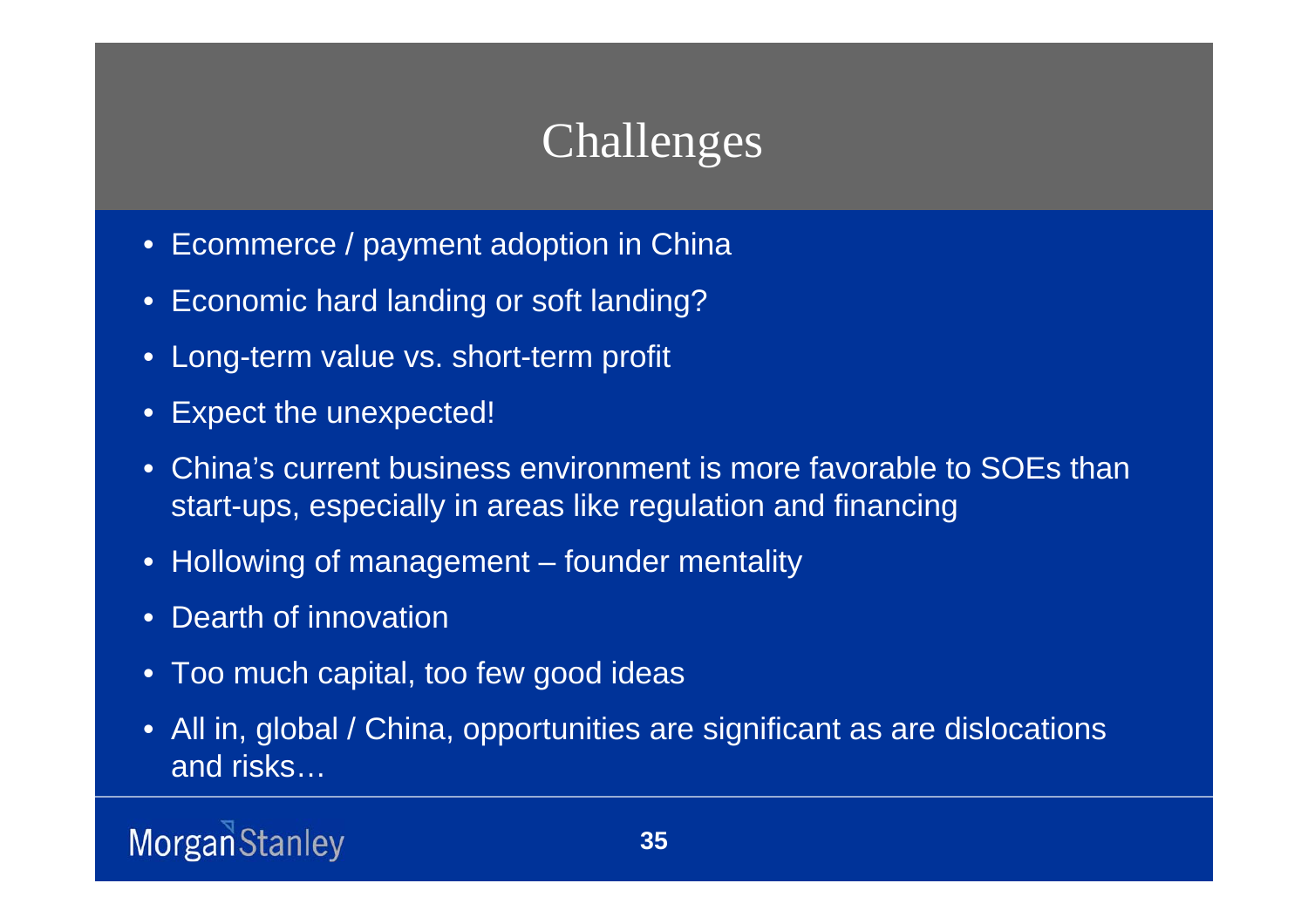# Your Questions

![](_page_35_Picture_1.jpeg)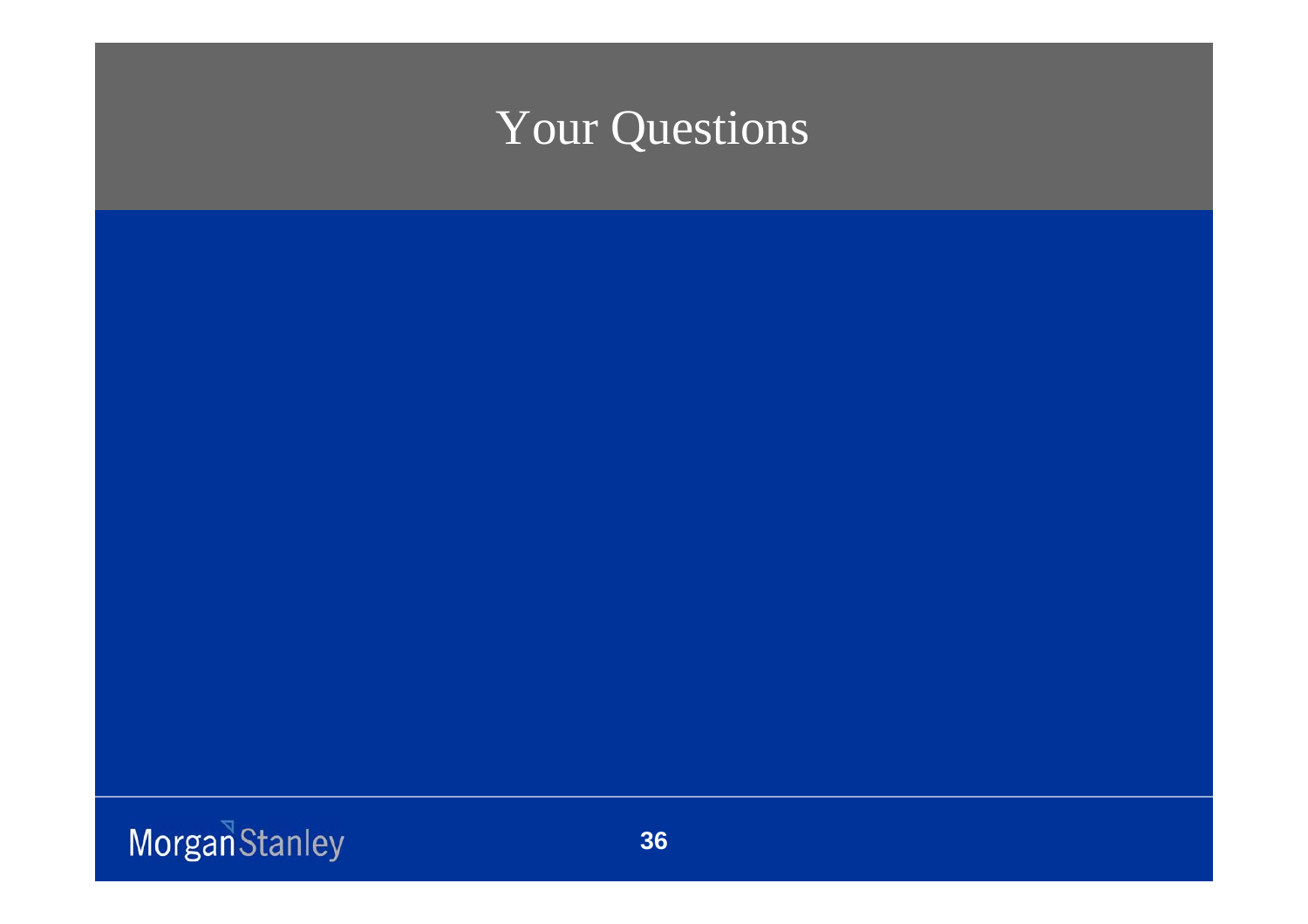# Disclaimer

### **Important US Regulatory Disclosures on Subject Companies**

The following analyst, strategist, or research associate (or a household member) owns securities in a company that he or she covers or recommends in this report: Mary Meeker - Amazon.com (common stock), Yahoo! (common stock), Microsoft (common stock), eBay (common stock);. Morgan Stanley policy prohibits research analysts, strategists and research associates from investing in securities in their sub industry as defined by the Global Industry Classification Standard ("GICS," which was developed by and is the exclusive property of MSCI and S&P). Analysts may nevertheless own such securities to the extent acquired under a prior policy or in a merger, fund distribution or other involuntary acquisition. As of September 30, 2005, Morgan Stanley beneficially owned 1% or more of a class of common equity securities of the following companies covered in this report: Amazon.com, eBay, Google, Sina Corporation, Yahoo!.

Within the last 12 months, Morgan Stanley managed or co-managed a public offering of securities of Google.

Within the last 12 months, Morgan Stanley has received compensation for investment banking services from eBay, Google, Microsoft, Sina Corporation.

In the next 3 months, Morgan Stanley expects to receive or intends to seek compensation for investment banking services from Amazon.com, eBay, Google, Microsoft, Sina Corporation, Yahoo!.

Within the last 12 months, Morgan Stanley & Co. Incorporated has received compensation for products and services other than investment banking services from eBay, Microsoft. Within the last 12 months, Morgan Stanley has provided or is providing investment banking services to, or has an investment banking client relationship with, the following companies covered in this report: Amazon.com, eBay, Google, Microsoft, Sina Corporation, Yahoo!.

Within the last 12 months, Morgan Stanley has either provided or is providing non-investment banking, securities-related services to and/or in the past has entered into an agreement to provide services or has a client relationship with the following companies covered in this report: eBay, Microsoft, Netease.com, Sina Corporation.

An employee or director of Morgan Stanley & Co. Incorporated and/or Morgan Stanley DW Inc. is a director of Microsoft, Yahoo!.

Morgan Stanley & Co. Incorporated makes a market in the securities of Amazon.com, Ctrip.com, eBay, Google, Microsoft, Netease.com, Sina Corporation, Sohu.com Inc, Tom Online, Yahoo!.

Certain disclosures listed above are also for compliance with applicable regulations in non-US jurisdictions.

### **Other Important Disclosures**

This report does not provide individually tailored investment advice. It has been prepared without regard to the individual financial circumstances and objectives of persons who receive it. The securities discussed in this report may not be suitable for all investors. Morgan Stanley recommends that investors independently evaluate particular investments and strategies, and encourages investors to seek the advice of a financial adviser. The appropriateness of a particular investment or strategy will depend on an investor's individual circumstances and objectives.

This report is not an offer to buy or sell any security or to participate in any trading strategy. In addition to any holdings disclosed in the section entitled "Important US Regulatory Disclosures on Subject Companies", Morgan Stanley and/or its employees not involved in the preparation of this report may have investments in securities or derivatives of securities of companies mentioned in this report, and may trade them in ways different from those discussed in this report. Derivatives may be issued by Morgan Stanley or associated persons. Morgan Stanley & Co. Incorporated and its affiliate companies do business that relates to companies covered in its research reports, including market making and specialized trading, risk arbitrage and other proprietary trading, fund management, investment services and investment banking. Morgan Stanley sells to and buys from customers the equity securities of companies covered in its research reports on a principal basis.